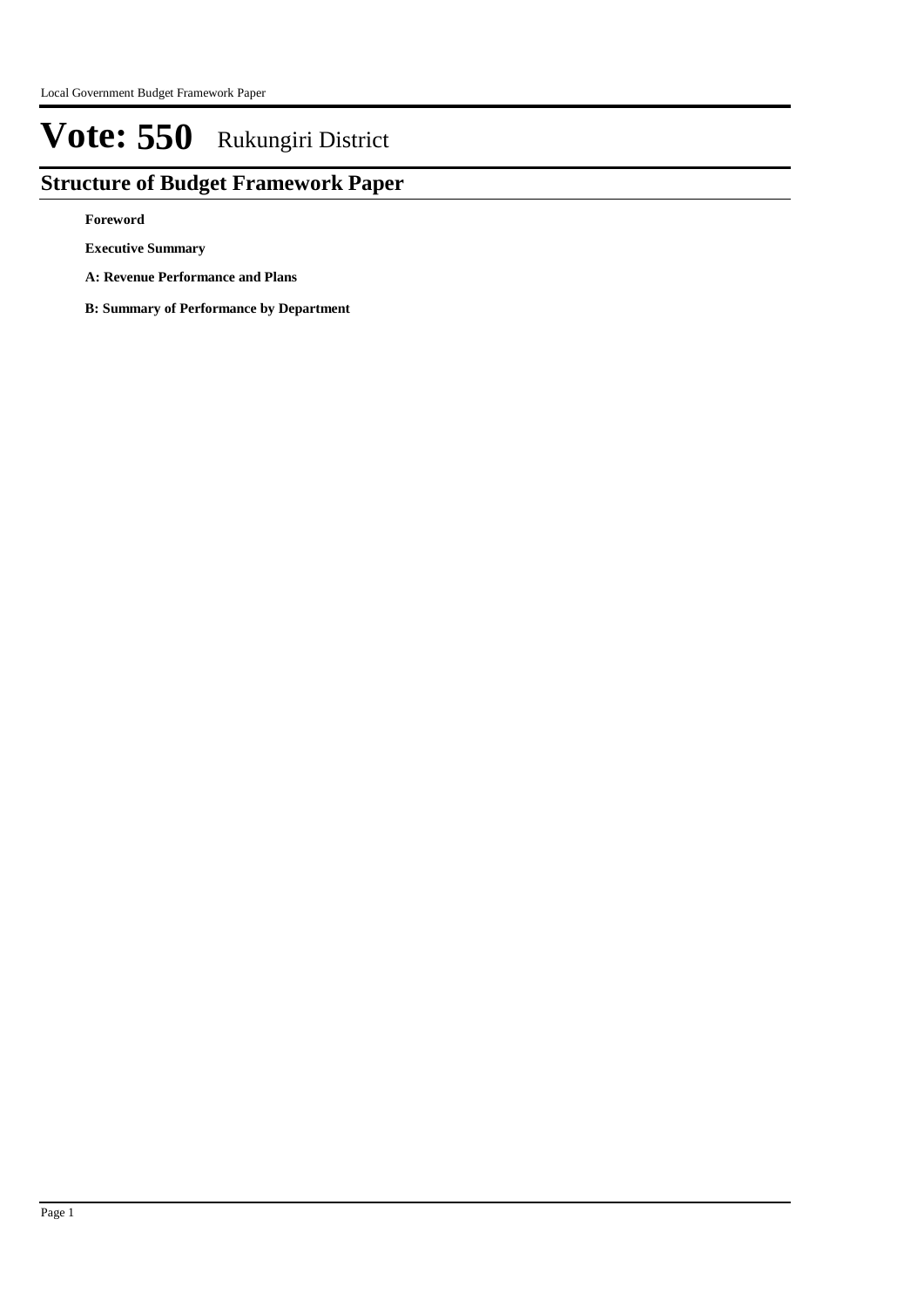## **Foreword**

The budget Framework Paper ( BFP) 2016/2017 provides detailed information on the financial situation of the District and performance of various sectors in delivering the mandated services. The BFP has been prepared through wider consultations with stakeholders and it will serve as a background to the 2016/2017 Budget. A budget conference was held on 4/11/2015 and views of various stakeholders have been incorporated in this BFP. Their views have formed the basis of producing this document and agreeing on the priorities of this Council for coming Financial Year. The District key priority areas of intervention in the Financial Year 2016/17 are expected to be promotion of universal primary and Secondary education, improving the health of the communities through primary health care, promoting food security and increased household incomes through increased agricultural productivity, increasing accessibility to markets through improved road network, provision of clean and safe water for humans and livestock, promotion of tourism, strengthening good governance, transparency and accountability through monitoring, supervision and coordination.

On behalf of Rukungiri District Local Government and on my own behalf, I wish to extend my sincere gratitude to Central Government and other development partners for their continued support to Rukungiri District which has enabled us to implement development programs.

 My special tribute goes to Heads of Department and Members of Budget Desk for their inputs into the preparation of this document.

Finally I have the honour to present the 2016/2017 BFP to Government of Uganda, political leaders and stakeholders in the name of the people of Rukungiri District.

**Byabakama Charles Kwebangira DISTRICT CHAIRPERSON**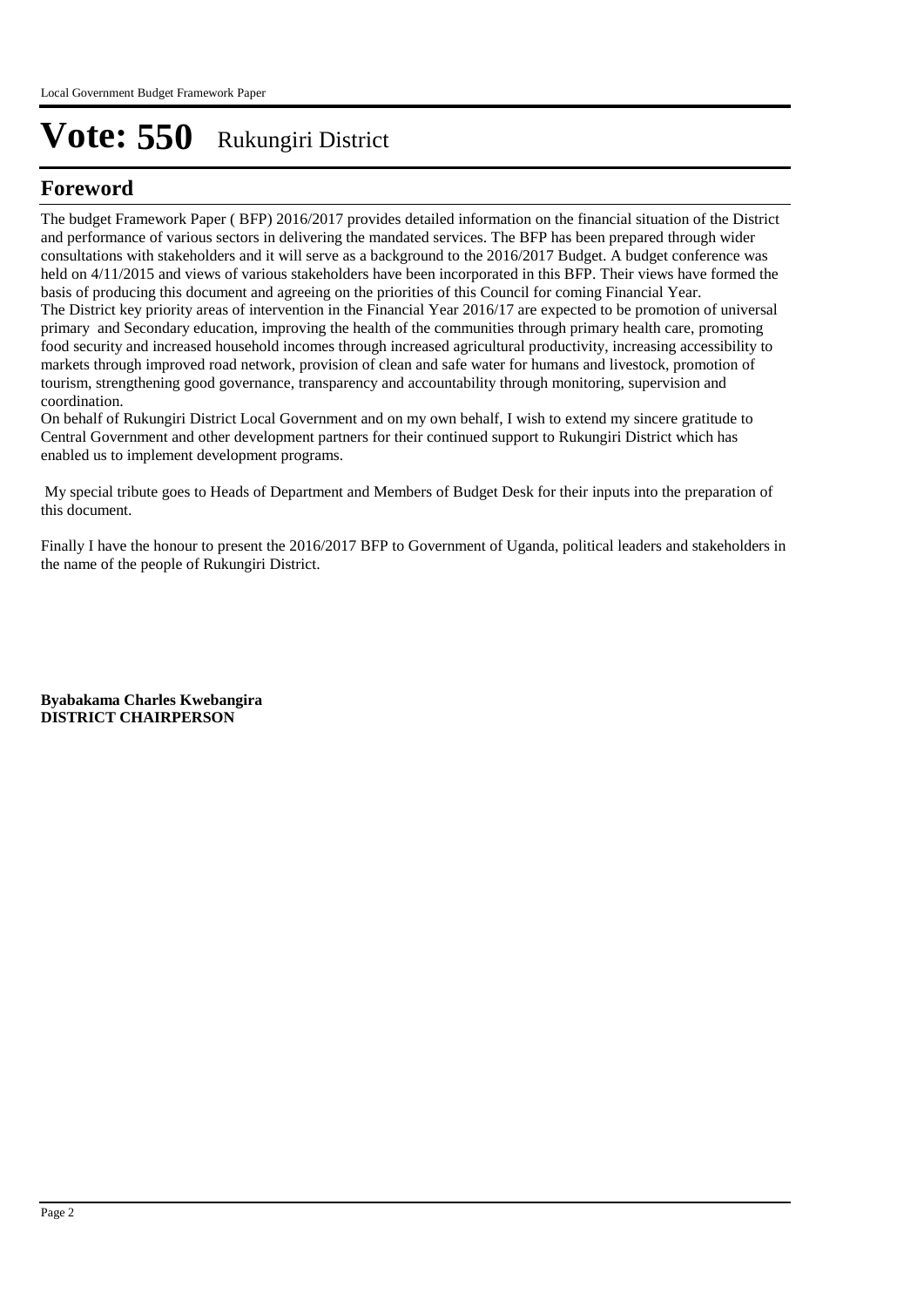### **Executive Summary**

#### **Revenue Performance and Plans**

|                                        | 2015/16                |                        | 2016/17                |
|----------------------------------------|------------------------|------------------------|------------------------|
|                                        | <b>Approved Budget</b> | <b>Receipts by End</b> | <b>Proposed Budget</b> |
| UShs $000's$                           |                        | <b>September</b>       |                        |
| 1. Locally Raised Revenues             | 479,665                | 149,144                | 479,665                |
| 2a. Discretionary Government Transfers | 3.448,535              | 776,271                | 2,897,950              |
| 2b. Conditional Government Transfers   | 22,394,932             | 5,852,529              | 21,667,802             |
| 2c. Other Government Transfers         | 1,366,670              | 254,322                | 1,351,777              |
| 4. Donor Funding                       |                        | 16,841                 | $\overline{0}$         |
| <b>Total Revenues</b>                  | 27,689,802             | 7,049,107              | 26,397,194             |

#### *Revenue Performance in the first quarter of 2015/16*

The district received Shs.7,049,107,000 out of the Budgeted amount of shs.27,689,802,000 representing 26% . The Locally raised revenue performance was 31% of the projected. The performance shown in donor funding cannot be compared as the donors had not committed themselves. Discretionary Government transfers performed at 23% Conditional Grant transfers performed at 25%, Other Government transfers performed at 19%.

#### *Planned Revenues for 2016/17*

The District expects a total of shs.26,397,194,000 of which Ugx.25,917,529,000 is central government transfers and Ugx. 479,665,000 is locally raised revenue .Overall Central Government and Local revenue constitutes 98 and 2% respectively of the expected district revenues. The budget reduction is 4.6 percentages which is a result of reduction in discretionary of government transfers and conditional grants. The local Revenue has remained constant.

#### **Expenditure Performance and Plans**

|                            | 2015/16                |                                                    | 2016/17                |  |
|----------------------------|------------------------|----------------------------------------------------|------------------------|--|
| UShs $000's$               | <b>Approved Budget</b> | <b>Actual</b><br><b>Expenditure by</b><br>end Sept | <b>Proposed Budget</b> |  |
| 1a Administration          | 1,083,399              | 230,132                                            | 3,681,109              |  |
| 2 Finance                  | 449,082                | 91,472                                             | 432,576                |  |
| 3 Statutory Bodies         | 3,293,619              | 873,150                                            | 730,927                |  |
| 4 Production and Marketing | 308,355                | 93,904                                             | 313,934                |  |
| 5 Health                   | 3,741,910              | 1,004,539                                          | 3,651,770              |  |
| 6 Education                | 15,854,303             | 4,001,599                                          | 15,481,311             |  |
| 7a Roads and Engineering   | 1,562,272              | 358,971                                            | 851,756                |  |
| 7b Water                   | 417,701                | 58,000                                             | 372,907                |  |
| 8 Natural Resources        | 183,106                | 36,440                                             | 155,741                |  |
| 9 Community Based Services | 584,862                | 81,267                                             | 534,711                |  |
| 10 Planning                | 145,625                | 26,806                                             | 123,552                |  |
| 11 Internal Audit          | 65,567                 | 14,539                                             | 66,900                 |  |
| <b>Grand Total</b>         | 27,689,802             | 6,870,820                                          | 26,397,194             |  |
| Wage Rec't:                | 16,641,183             | 4,116,639                                          | 16,698,122             |  |
| Non Wage Rec't:            | 9,262,009              | 2,403,601                                          | 8,890,181              |  |
| Domestic Dev't             | 1,786,610              | 334,209                                            | 808,891                |  |
| Donor Dev't                | 0                      | 16,371                                             | $\boldsymbol{\theta}$  |  |

#### *Expenditure Performance in the first quarter of 2015/16*

The expenditure up to the first quarters was shs. 6,870,820,000 of which shs.4,116,639,000 was wage. Salaries for the three months have been paid promptly through STP . Shs. 2,403,601,000 was Non Wage, shs. 334,209,000 is Domestic development and shs. 16,371,000 is donor development.

We had the delay in the procurement process which has pushed most of the development expenditure to second quarter as the contracts were awarded late in the quarter.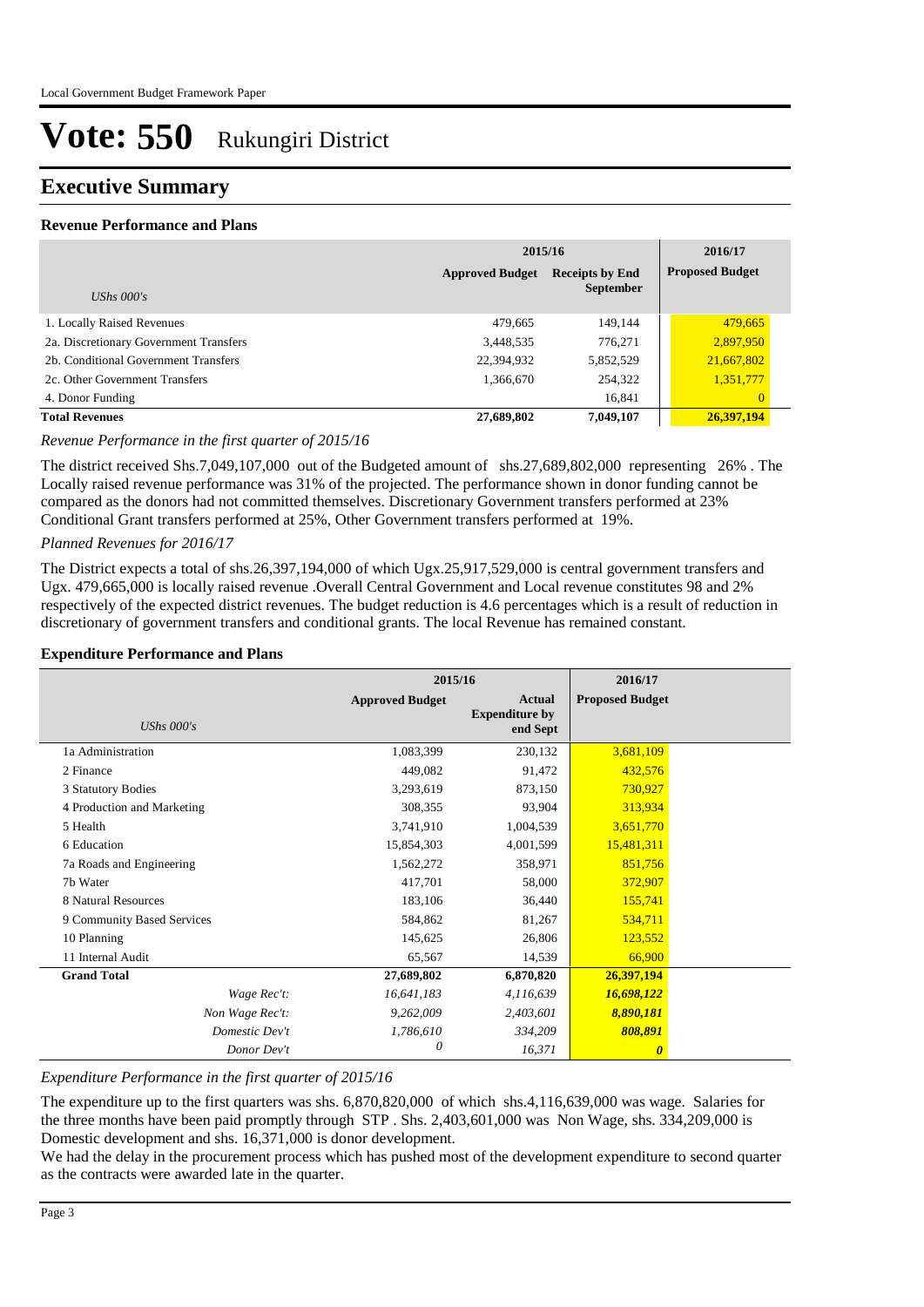### **Executive Summary**

#### *Planned Expenditures for 2016/17*

The District plans to spend Shs. 26,397,802,000 compared to shs. 27,667,902,000 in 2015/16 representing a decrease of 4.6 percent. The upward changes under Administration is a result of decentralizing pension payments. The budget reduction is 4.6 percentages which is a result of reduction in discretionary of government transfers and conditional grants.This calls for expenditure allocation adjustment.

#### *Medium Term Expenditure Plans*

The District total wage component 63.3% of the resource envelope. The MTEF is shared within sectors as follows: Administration : 14 % of the budget ,Finance ; 1.6 % of the budget ,Statutory Boards ; 2.8 % of the budget , Production ;1.9 % of the budget, Health ;13.8% of the budget , Education; 58% of the budget, Roads and Engineering ; 3.2 % of the budget, Water; 1.4% of the budget, Natural Res .6 % of the budget , CBS ; 2 % Planning Unit ; .5% and Internal Audit 0.2% of the budget.

#### **Challenges in Implementation**

Crop and animal pests and diseases affect agriculture production and productivity mainly BBW, LSD and coffee Twig Borer.Understaffing due to high rate of staff exodus/attrition and rigid recruitment ceiling under Health Sector and education. Under funding of the services especially medicines and functionality of theatres . Inadequate teacher's / health accommodation and this affects deployment and undermines efficiency.The community has reclaimed road reserves .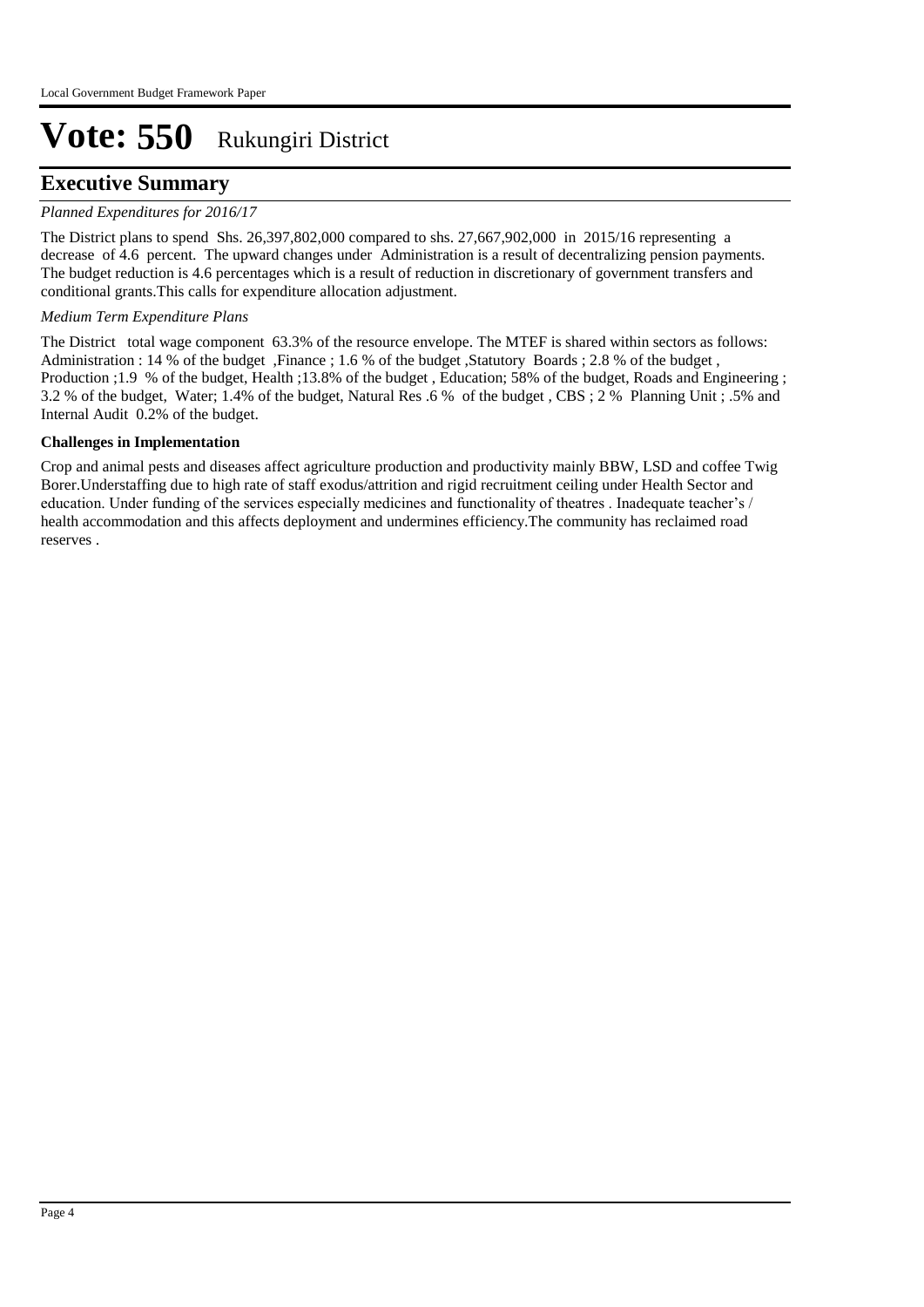## **A. Revenue Performance and Plans**

|                                                          | 2015/16                                | 2016/17          |                        |
|----------------------------------------------------------|----------------------------------------|------------------|------------------------|
|                                                          | <b>Approved Budget</b> Receipts by End |                  | <b>Proposed Budget</b> |
| UShs $000's$                                             |                                        | <b>September</b> |                        |
| <b>1. Locally Raised Revenues</b>                        | 479,665                                | 149,144          | 479,665                |
| Park Fees                                                | 4.040                                  | 80               | 4,040                  |
| Advertisements/Billboards                                | 900                                    | $\overline{0}$   | 900                    |
| Animal & Crop Husbandry related levies                   | 29,550                                 | 3,762            | 29,550                 |
| <b>Application Fees</b>                                  | 16,300                                 | 3,053            | 16,300                 |
| <b>Business licences</b>                                 | 71,850                                 | 3,007            | 71,850                 |
| <b>Land Fees</b>                                         | 16,362                                 | 453              | 16,362                 |
| Local Government Hotel Tax                               |                                        | $\overline{0}$   | 820                    |
| Local Hotel Tax                                          | 820                                    | $\overline{0}$   |                        |
| Local Service Tax                                        | 80,000                                 | 35,326           | 80,000                 |
| Market/Gate Charges                                      | 99,960                                 | 15,182           | 99,960                 |
| Miscellaneous                                            | 9,277                                  | 556              | 9,277                  |
| Other licences                                           | 9,150                                  | $\overline{0}$   | 9,150                  |
| Registration (e.g. Births, Deaths, Marriages, etc.) Fees | 12,460                                 | 580              | 12,460                 |
| <b>Registration of Businesses</b>                        | 11,800                                 | 885              | 11,800                 |
| Rent & Rates from private entities                       | 53,820                                 | 12,200           | 53,820                 |
| Sale of non-produced government Properties/assets        | 7,000                                  | 291              | 7,000                  |
| Unspent balances - Locally Raised Revenues               |                                        | 63,709           |                        |
| Rent & Rates from other Gov't Units                      | 41,426                                 | 4,070            | 41,426                 |
| Other Fees and Charges                                   | 14,950                                 | 5,992            | 14,950                 |
| 2a. Discretionary Government Transfers                   | 3,448,535                              | 776,271          | 2,897,950              |
| District Unconditional Grant (Wage)                      | 1,764,174                              | 374,193          | 1,751,219              |
| District Unconditional Grant (Non-Wage)                  | 1,304,102                              | 326,025          | 968,451                |
| District Discretionary Development Equalization Grant    | 380,260                                | 76,052           | 178,280                |
| <b>2b. Conditional Government Transfers</b>              | 22,394,932                             | 5,852,529        | 21,667,802             |
| Development Grant                                        | 660,373                                | 132,075          | 556,341                |
| Sector Conditional Grant (Non-Wage)                      | 3,887,856                              | 1,186,074        | 3,594,866              |
| Sector Conditional Grant (Wage)                          | 14,946,931                             | 3,742,445        | 14,946,904             |
| Support Services Conditional Grant (Non-Wage)            | 2,877,773                              | 786,435          | 2,547,692              |
| <b>Transitional Development Grant</b>                    | 22,000                                 | 5,500            | 22,000                 |
| 2c. Other Government Transfers                           | 1,366,670                              | 254,322          | 1,351,777              |
| MoH                                                      | 450,000                                | 67,349           |                        |
| UWA share                                                | 50,000                                 | 57,385           | 50,000                 |
| MoH, UAC                                                 |                                        | $\boldsymbol{0}$ | 450,000                |
| MoGLSD-Youth Livelihood Programme                        | 268,745                                | 4,594            | 268,745                |
| MoES (UNEB)                                              | 12,768                                 | $\boldsymbol{0}$ | 16,155                 |
| District Road fund Grant                                 | 585,157                                | 119,931          | 566,877                |
| Bank interest                                            |                                        | 26               |                        |
| Stanbic Bank Uganda                                      |                                        | 5,036            |                        |
| <b>4. Donor Funding</b>                                  |                                        | 16,841           |                        |
| SDS, Ministry Of Health                                  |                                        | 16,841           |                        |
| <b>Total Revenues</b>                                    | 27,689,802                             | 7,049,107        | 26,397,194             |

#### **Revenue Performance in the first Quarter of 2015/16**

*(i) Locally Raised Revenues* 

The district received Shs. 149,144,000 for the and as at First Quarter against UGx. 476,665,000 representing 31 % . This performance has been as a result of intensified monitoring and regular revenue meeting and mobilisation. Under performance is due to unwillingness of Tax owners and drivers not paying loading and offloading fees.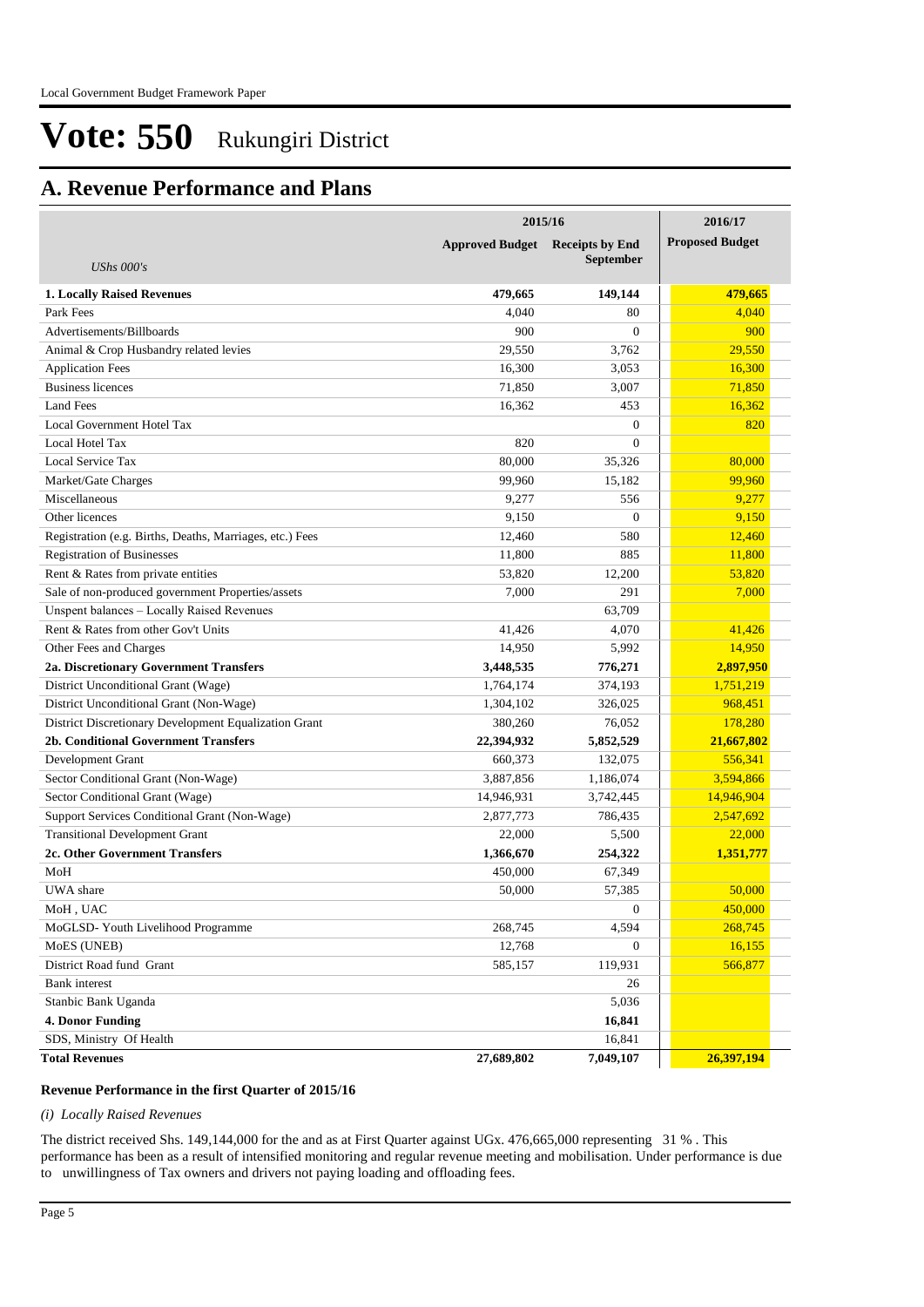## **A. Revenue Performance and Plans**

#### *(ii) Central Government Transfers*

The District had planned to receive Shs. 22,394,932,000 for the financial year as conditional tranfers and todate shs.7,049,107,000 has been received which is 25.6%, shs.776,271,000 has been received against shs.3,488,535,000 as discretionary tranfers which is 22.5%, shs.254,322,000 has been received against shs.1,366,670,000 as other tranfers which is 18.6%.

#### *(iii) Donor Funding*

The District did not planned to receive funds from the donors but later the donor Strengthening Decentralization for Sustainability (SDS) released Ugx 16,841,000 and more is to be released which call for supplementary budget.

#### **Planned Revenues for 2016/17**

#### *(i) Locally Raised Revenues*

In 2016/17 Rukungiri District local government projects Shs. 476,665,000 to be collected as locally raised revenue .The following will perform as follows : LST- Shs. 80,000,000, Hotel Tax -Shs.820,000 and other local revenue collection Shs. 398,845,000. The local revenue will be from local taxes, fees, and property income.

#### *(ii) Central Government Transfers*

Planned revenues is UGx24,565,752,000 of which UGx.21,667,802,000 is conditional government transfers, UGX.2,897,950,000 is discretionary Government transfers and shs.1,351,777,000 is other Government transfers. UGx. 313,911,535 is unconditional Grant and UGX. 115,941,419 is DDDEG for Decentralized services at LLGs.

#### *(iii) Donor Funding*

The District plans to receive funds from donor/NGO funding through Strengthening Decentralisation Strategy (SDS) . We hope the donors will commit themselves during the Financial Year and release the funds in time for program implementation.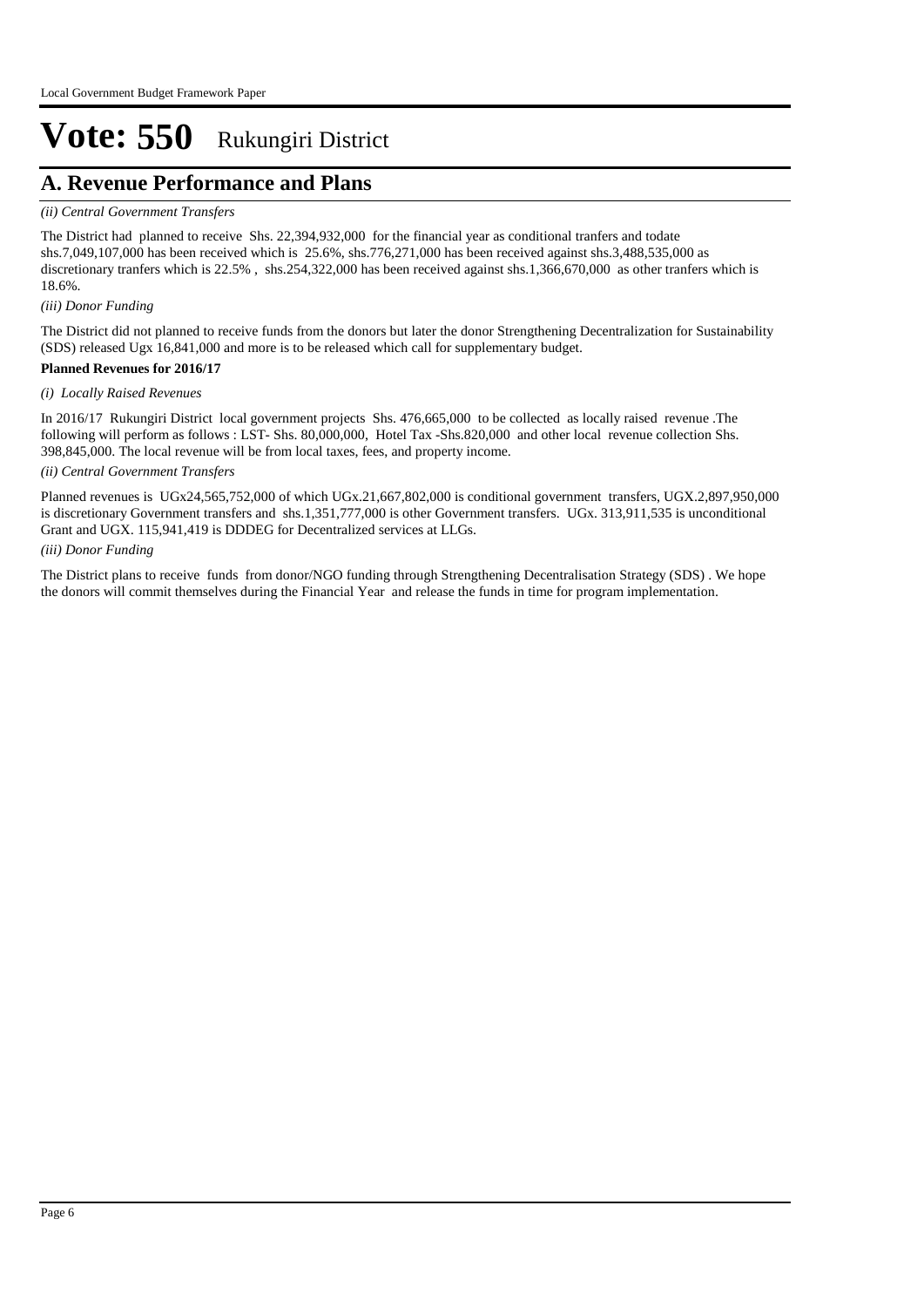## **Summary of Performance and Plans by Department**

### *Workplan 1a: Administration*

#### **(i) Overview of Workplan Revenue and Expenditures**

| <b>UShs Thousand</b>                                 |                                  | 2015/16                       | 2016/17                          |
|------------------------------------------------------|----------------------------------|-------------------------------|----------------------------------|
|                                                      | <b>Approved</b><br><b>Budget</b> | <b>Outturn by</b><br>end Sept | <b>Proposed</b><br><b>Budget</b> |
| A: Breakdown of Workplan Revenues:                   |                                  |                               |                                  |
| <b>Recurrent Revenues</b>                            | 1.041.615                        | 223,375                       | 3,675,109                        |
| District Unconditional Grant (Non-Wage)              | 115,080                          | 29,000                        | 149,889                          |
| District Unconditional Grant (Wage)                  | 647,414                          | 126,673                       | 662,934                          |
| <b>Locally Raised Revenues</b>                       | 31,907                           | 5,000                         | 31,907                           |
| Multi-Sectoral Transfers to LLGs                     | 197,411                          | 34,034                        | 282,687                          |
| Other Transfers from Central Government              |                                  | 26                            |                                  |
| Support Services Conditional Grant (Non-Wage)        | 49,803                           | 12,423                        | 2,547,692                        |
| Unspent balances - Locally Raised Revenues           |                                  | 6,500                         |                                  |
| Unspent balances - Other Government Transfers        |                                  | 9,718                         |                                  |
| <b>Development Revenues</b>                          | 41.784                           | 7.833                         | 6,000                            |
| District Discretionary Development Equalization Gran | 39.167                           | 7,833                         | 6.000                            |
| Multi-Sectoral Transfers to LLGs                     | 2,617                            | $\Omega$                      |                                  |
| <b>Total Revenues</b>                                | 1,083,399                        | 231,208                       | 3,681,109                        |
| <b>B: Overall Workplan Expenditures:</b>             |                                  |                               |                                  |
| Recurrent Expenditure                                | 1,041,615                        | 222,299                       | 3,675,109                        |
| Wage                                                 | 577.306                          | 126,673                       | 662.934                          |
| Non Wage                                             | 464,309                          | 95,626                        | 3,012,175                        |
| Development Expenditure                              | 41,784                           | 7,833                         | 6,000                            |
| Domestic Development                                 | 41,784                           | 7,833                         | 6,000                            |
| Donor Development                                    | $\Omega$                         | $\Omega$                      | $\Omega$                         |
| <b>Total Expenditure</b>                             | 1,083,399                        | 230,132                       | 3,681,109                        |

*Revenue and Expenditure Performance in the first quarter of 2015/16*

The department received UGX. 231,208,000 against the planned UGX.1,083,399,000 representing 21%. The release for the quarter was shs.231,208,000 against UGX.270,850,000 which was 85%. The underperformance was due to low performance of local revenue that was to be shared by LLGs and HLGs

The total expenditure for was UGX.230,132,000 against UGX.1,083,399,000 which was 21%. The expenditure for the quarter was UGX.230,132,000 against UGX.270,850,000 which was 85%. The unspent balance is UGX.

#### *Department Revenue and Expenditure Allocations Plans for 2016/17*

Revenue is UGx.3,681,109,000 for HLG and LLGs for 2016/17 compared to UGX.1,083,399,000 for 2015/16. The increase is a result of Decentralization of pension budget. The expenditure allocation has not changed significantly other than multi sectoral transfer recurrent which changed by 43% and SDS .Ugx.2,547,692,056 has been planned for pension payment

#### **(ii) Summary of Past and Planned Workplan Outputs**

*Physical Performance in the first quarter of 2015/16*

9 Senior Management meetings held.

1 Quarterly Progress Performance Report prepared and submitted to Ministry of Local Government.

1 Quarterly review with the LLGs held at District Headquarters.

1National and District celebrations held -( Youth day ).

3 pay change reports prepared and submitted to Ministry of Public Service Kampala.

1 Mandatory notice prepared and posted to all public notice board and other public places in the district. 1 PAF report produced.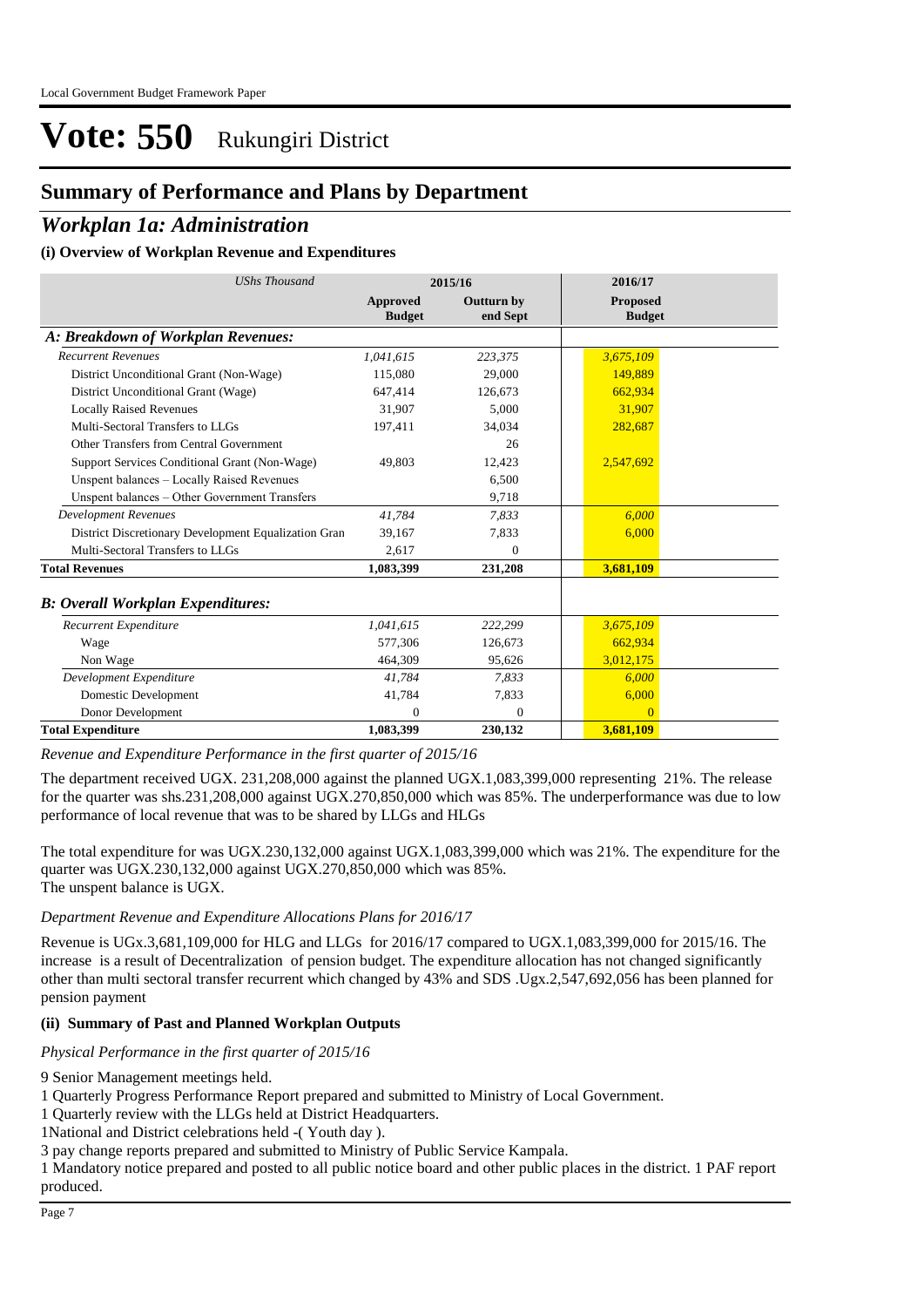## *Workplan 1a: Administration*

#### District staff payroll manag

#### *Plans for 2016/17 by Vote Function*

4 Monitoring and supervision reports produced for Government programmes (Operation Wealth Creation(OWC), CDD, Health, SACCOs,Roads, UPE and USE). Government programs and Lawful Council decisions implemented. newly recruited staff inducted, Capacity building plan rolled over. Developing career for staff, public notices displayed. 36 Senior Management and Quarterly review meeting with LLGs held. 8 National and District functions held. pay slips for staff printed.

#### *Medium Term Plans and Links to the Development Plan*

Payment of salaries to staff and Political Leaders, Managing and supervising Subcounties, declearing vacancies and filling them, Conducting TPC Meetings , Revenue mobilisation and management . Appraising staff and conducting capacity building proprams.

#### **(iii) Details of Off-Budget Activities carried out by NGOs, Central Government, the Private Sector and Donors**

#### **(iv) The three biggest challenges faced by the department in improving local government services**

#### *Inadquate means of transport 1.*

The vehicles are too old and very expensive to maintain. Carrying out supervision and monitoring of projects/programmes and consultations become problematic.The said vehicles are cross board in the district

#### *Staff turnover 2.*

There is high rate of turnover especially health and education and taking some time to replace them. The Medical Board does not give feedback in time to replace those who have applied for retirement on medical grounds.

#### *Poor coordination 3.*

Lack of integration of plans from the development partners, CBOs, Lower Local Governments, Lack of Joint Monitoring .This calls for a coordinating structure.

### *Workplan 2: Finance*

| UShs Thousand                                 | 2015/16                   |                               | 2016/17                          |  |
|-----------------------------------------------|---------------------------|-------------------------------|----------------------------------|--|
|                                               | Approved<br><b>Budget</b> | <b>Outturn by</b><br>end Sept | <b>Proposed</b><br><b>Budget</b> |  |
| A: Breakdown of Workplan Revenues:            |                           |                               |                                  |  |
| <b>Recurrent Revenues</b>                     | 449.082                   | 98.150                        | 432,576                          |  |
| District Unconditional Grant (Non-Wage)       | 96.052                    | 19.416                        | 95,218                           |  |
| District Unconditional Grant (Wage)           | 213,481                   | 45.344                        | 203,481                          |  |
| <b>Locally Raised Revenues</b>                | 21,200                    | $\Omega$                      | 21,200                           |  |
| Multi-Sectoral Transfers to LLGs              | 106.509                   | 21,260                        | 112,676                          |  |
| Support Services Conditional Grant (Non-Wage) | 11.841                    | 2.899                         |                                  |  |
| Unspent balances - Locally Raised Revenues    |                           | 8.000                         |                                  |  |
| Unspent balances – Other Government Transfers |                           | 1.232                         |                                  |  |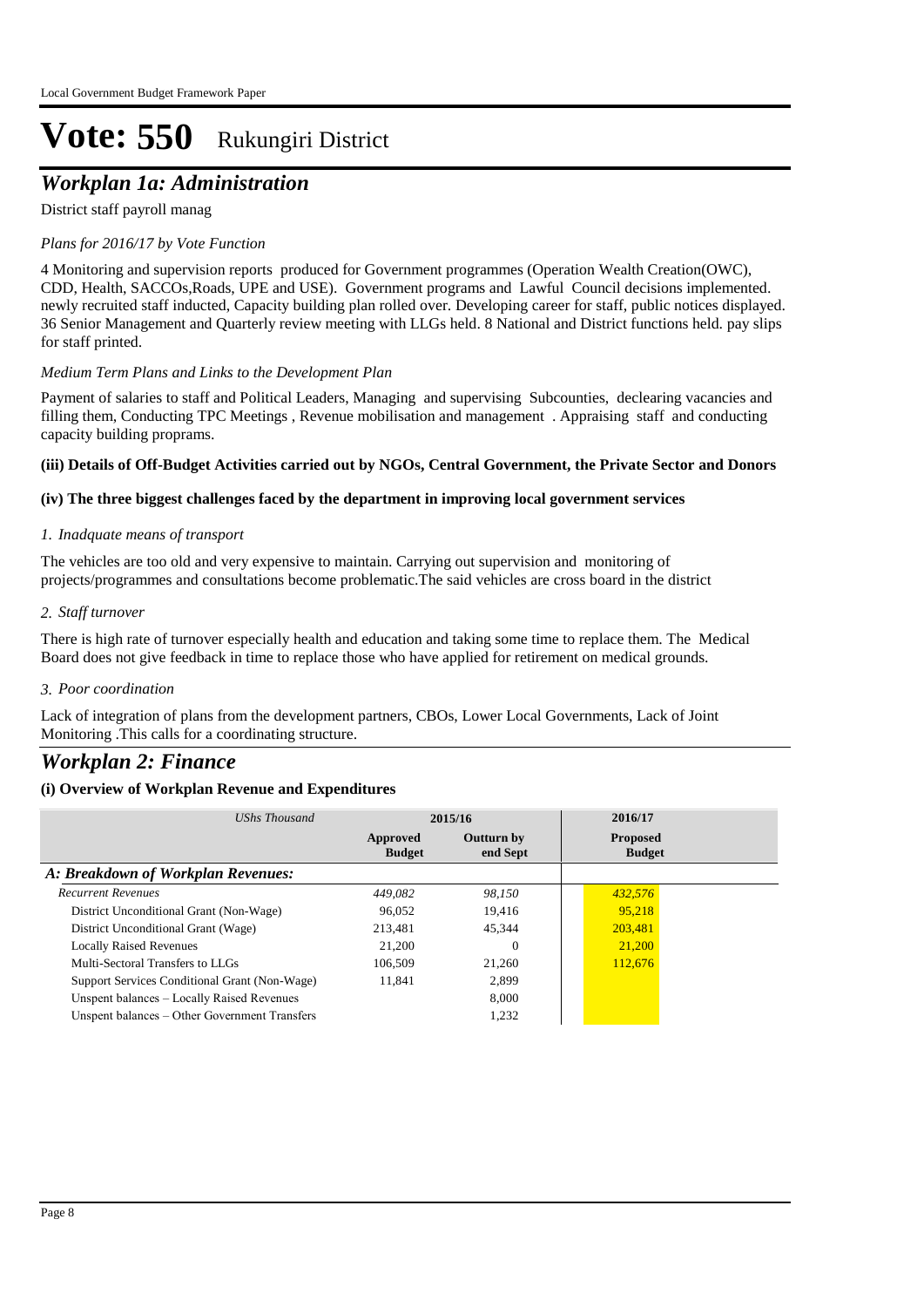### *Workplan 2: Finance*

| ≖<br>UShs Thousand                       |                           | 2015/16                | 2016/17                          |  |
|------------------------------------------|---------------------------|------------------------|----------------------------------|--|
|                                          | Approved<br><b>Budget</b> | Outturn by<br>end Sept | <b>Proposed</b><br><b>Budget</b> |  |
| <b>Total Revenues</b>                    | 449,082                   | 98,150                 | 432,576                          |  |
| <b>B: Overall Workplan Expenditures:</b> |                           |                        |                                  |  |
| Recurrent Expenditure                    | 449,082                   | 91,472                 | 432,576                          |  |
| Wage                                     | 213.481                   | 45.344                 | 203,481                          |  |
| Non Wage                                 | 235,601                   | 46,129                 | 229,094                          |  |
| Development Expenditure                  | 0                         | 0                      | $\Omega$                         |  |
| Domestic Development                     | 0                         | 0                      | $\Omega$                         |  |
| Donor Development                        | 0                         | 0                      | $\overline{0}$                   |  |
| <b>Total Expenditure</b>                 | 449,082                   | 91,472                 | 432,576                          |  |

#### *Revenue and Expenditure Performance in the first quarter of 2015/16*

The budget was UGX. 449,082,000 and realized is UGX.98,150,000 which is 22% for Higher Local Government as at the end of the Quarter. For the Quarter the department received UGX.98,150,000 against UGX.112,271,000 planned which is 87% . The details are; UGX. 2,899,000 is PAF monitoring, UGX.19,416,000 is Unconditional Grant Non-wage, and UGX.45,344,000 is Unconditional Grant Wage, UGX.1,232,000 is unspent balance from 2014/15. The Lower local Government received UGX.21,260,000 under multi

#### *Department Revenue and Expenditure Allocations Plans for 2016/17*

Revenue is UGx.432,576,000 for 2016/17 compared to Ugx.449,082,000 for 2015/16 and the decrease is 4% . Expenditure allocation to sections has not change significantly; collection and management Ugx.20,200,000, Office management Ugx.261973,351 of which 203,481,392 is wage and 58,491,959 operational ,Budgeting Ugx.15,250,229;Expenditure 7,000,000,accounting Ugx.15,476,266 which is intended to strengthen Financial Management and Accountability.

#### **(ii) Summary of Past and Planned Workplan Outputs**

#### *Physical Performance in the first quarter of 2015/16*

Preparation of final Budget and Annual Workplan 2015/2016 after Council approval. Submission of budget documents to relevant stakeholders. Preparation and submission of Financial statements 2014/2015 to Office of Auditor General and Accountant General.

Procurement of Accountability and Accounting record materials.

#### *Plans for 2016/17 by Vote Function*

Accounting record books and accountable stationery procured.1 Local revenue Enhancement plan prepared for 2017/18.Targeted to collect shs.479,665,000 local revenue. Final Accounts 2015/16 prepared and submitted to OAG and Accountant General. 36 supervision on the revenue points conducted,charging policy 2017/18 prepared. 3 sensitisation on tax payment conducted. Prepare draft budget annual workplan for FY 2017/18.Board of survey for 2015/16 conducted.

#### *Medium Term Plans and Links to the Development Plan*

Improvement in public accountability is part of the DDP and will be done through Strenghning Control and manage Public funds in accordance with the provisions of the LG FA R and PFMA. Improvement of financial management and accountability and Coordination of preparation and submission of Performance Contract Form B and Budget requests to MOFPED and the sector Ministries. Procurement of accountability materials and accounting record books will be done in time. Maintaining financial accounting r

#### **(iii) Details of Off-Budget Activities carried out by NGOs, Central Government, the Private Sector and Donors**

#### **(iv) The three biggest challenges faced by the department in improving local government services**

*Lack of sufficient data on taxpayers 1.*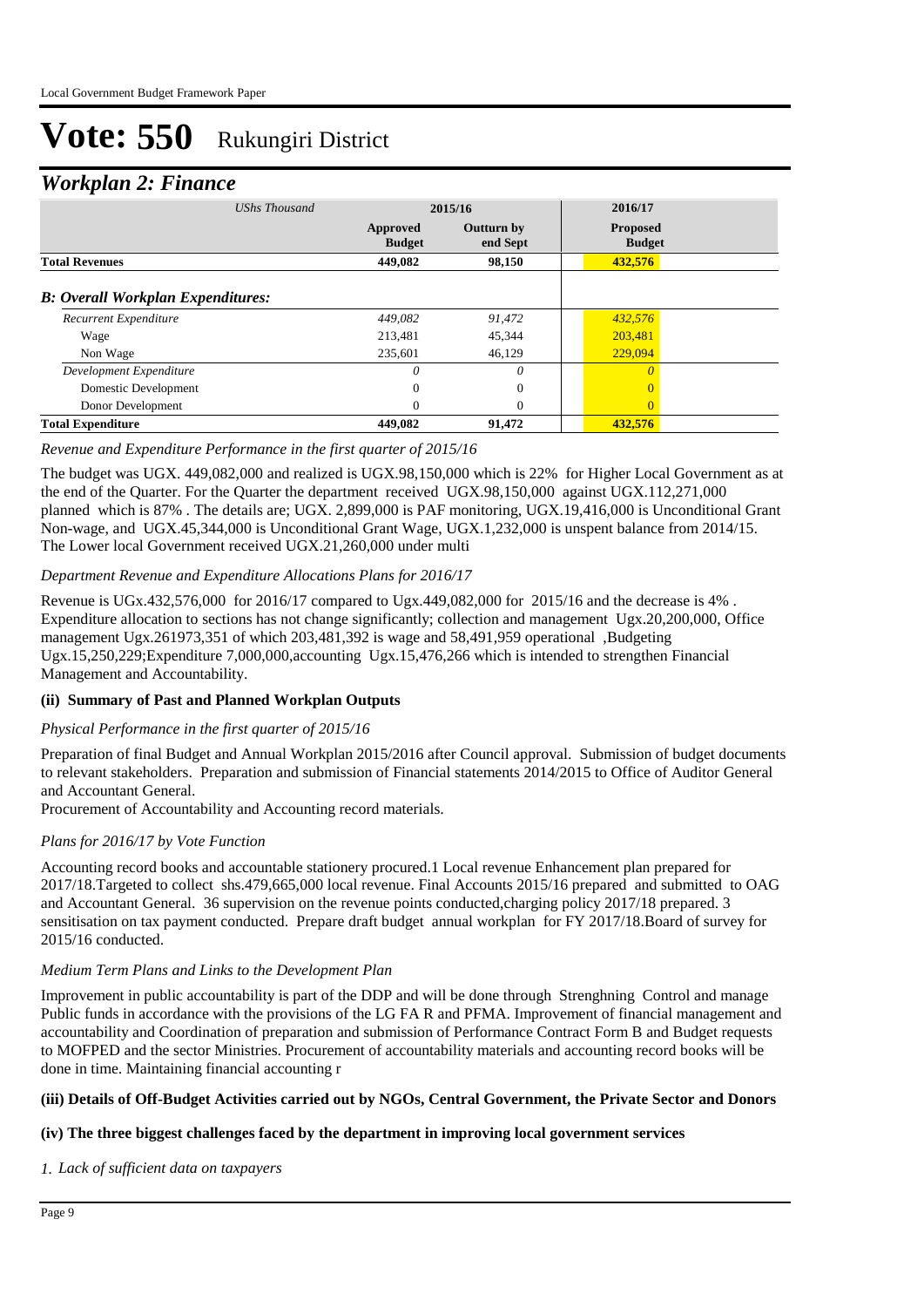## *Workplan 2: Finance*

Data on taxpayers is inadequate for assessment which is affects local revenue mobilisation, collection and management. The department is in the process of updating tax payers registers at sub-counties and revenue departments at District.

#### *Lack of transport for revenue monitoring and mobilisation 2.*

The District lacks adequate transport facilities for carrying out necessary revenue monitoring and supervision. This affects preventing the defaulting, late payment thus hindering the collection of monies for remittance to the bank in time .

#### *Lack of adequate Technical skills 3.*

Some staff lack adequate revenue administration, planning and financial management skills especially in Lower Local Governments affects the process of financial management and Accountability.

### *Workplan 3: Statutory Bodies*

#### **(i) Overview of Workplan Revenue and Expenditures**

| <b>UShs Thousand</b>                                 |                           | 2015/16                       | 2016/17                          |
|------------------------------------------------------|---------------------------|-------------------------------|----------------------------------|
|                                                      | Approved<br><b>Budget</b> | <b>Outturn by</b><br>end Sept | <b>Proposed</b><br><b>Budget</b> |
| A: Breakdown of Workplan Revenues:                   |                           |                               |                                  |
| <b>Recurrent Revenues</b>                            | 3,292,119                 | 892,601                       | 729,427                          |
| District Unconditional Grant (Non-Wage)              | 94,260                    | 23,065                        | 327,728                          |
| District Unconditional Grant (Wage)                  | 191,661                   | 42,625                        | 203,126                          |
| <b>Locally Raised Revenues</b>                       | 119,526                   | 26,310                        | 110,666                          |
| Multi-Sectoral Transfers to LLGs                     | 95,496                    | 22,305                        | 87,907                           |
| Other Transfers from Central Government              |                           | 10,125                        |                                  |
| Support Services Conditional Grant (Non-Wage)        | 2,791,176                 | 764,786                       |                                  |
| Unspent balances - Locally Raised Revenues           |                           | 3,385                         |                                  |
| <b>Development Revenues</b>                          | 1.500                     | 0                             | 1,500                            |
| District Discretionary Development Equalization Gran | 1,500                     | $\Omega$                      | 1,500                            |
| <b>Total Revenues</b>                                | 3,293,619                 | 892,601                       | 730,927                          |
| <b>B: Overall Workplan Expenditures:</b>             |                           |                               |                                  |
| Recurrent Expenditure                                | 3,292,119                 | 873,150                       | 729,427                          |
| Wage                                                 | 191,848                   | 42,625                        | 203,126                          |
| Non Wage                                             | 3,100,271                 | 830,525                       | 526,301                          |
| Development Expenditure                              | 1,500                     | 0                             | 1,500                            |
| Domestic Development                                 | 1,500                     | $\mathbf{0}$                  | 1,500                            |
| Donor Development                                    | 0                         | $\Omega$                      | $\Omega$                         |
| <b>Total Expenditure</b>                             | 3,293,619                 | 873,150                       | 730,927                          |

*Revenue and Expenditure Performance in the first quarter of 2015/16*

The department received UGX.892,601,000 against UGX.3,293,619,000 which is 27% for both higher and Lower Local Government.

The Lower Local Government received UGX.22,305,000 under multi-sectoral.

The expenditure was UGX.873,150,000 for both higher and lower which is 27% of the overall expenditure against the budget.

The unspent balance is UGX.19,451,000 is for HLG allowances and office supplies , the Council sittings already held and Executive allowances not paid for.

#### *Department Revenue and Expenditure Allocations Plans for 2016/17*

Total revenue is UGx.730,927,000 for 2016/17 compared to shs.3,393,619,000 for 2015/16 which is signifant decrease. The increase is a result of transfer of funds of pension and gratuity for teachers and local government staff to administration. Expenditure allocation has changed significantly under Council Administration from UGx.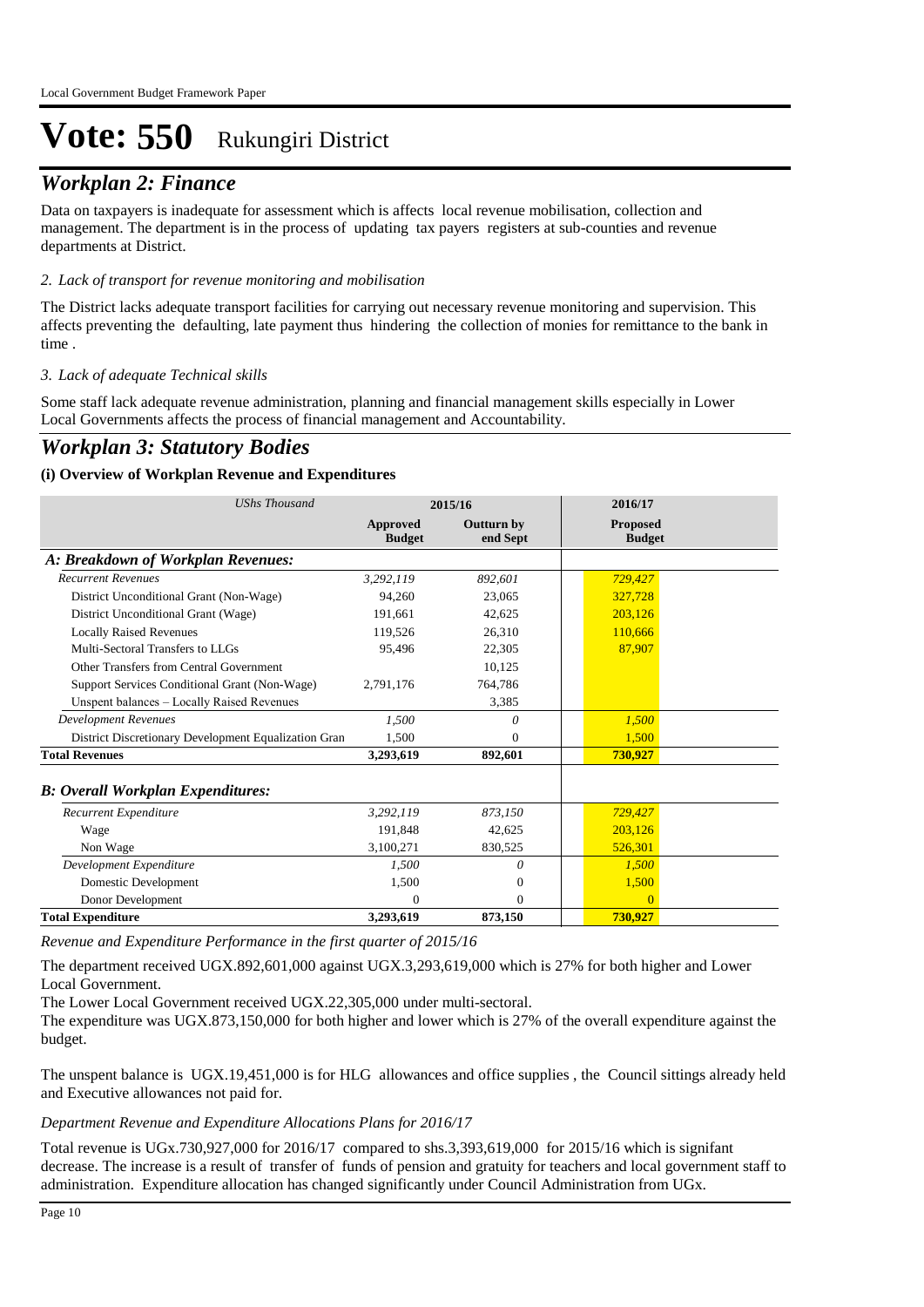## *Workplan 3: Statutory Bodies*

2,582,246,980 to Ugx.42,612,954 and the rest of the section the changes are not significant.

#### **(ii) Summary of Past and Planned Workplan Outputs**

#### *Physical Performance in the first quarter of 2015/16*

2 DSC meeting held and minutes produced. Confirmation in appointment-16, Study leave -8, appointment -4, regularization in appointment -64,re-instatement in appointment-1,lifting interdiction -1,tranfer of service-7 appointment on attainment of higher qualification-1 and appointment on contract Gang -55 (leaders-6, road workers-49) Land board members were inducted.

1 Council, 3 Standing committee and 1 business committee were held. Bids evaluated for works and services (open national bi

#### *Plans for 2016/17 by Vote Function*

The submissions handled by CAO District Service Commission. 4 Land Board reports produced. 6 Council and 6 standing committee meetings held, 5 LGPAC reports discussed by Council.PDU will prepare and submit the procurement plan and reports to MoFPED, MoLG and PPDA;

*Medium Term Plans and Links to the Development Plan*

Conducting Councils and political Oversight.

#### **(iii) Details of Off-Budget Activities carried out by NGOs, Central Government, the Private Sector and Donors**

#### **(iv) The three biggest challenges faced by the department in improving local government services**

#### *Lack of skills in legislation. 1.*

The Councillors do not have the Law Books to aid them in their roles and responsibilities.

#### *Inadequate funding to all Sections. 2.*

This limits in flow of local revenues that permits functionality of council and it s organs,especially banana bacteria Wilt disease which affects local revenues to fund Council and Executive oversight functions..

#### *Lack of transport means 3.*

Lack of transport facility preferably a minibus to ease joint monitoring hence renders the monitoring very expensive for the council.

### *Workplan 4: Production and Marketing*

| UShs Thousand                                        |                           | 2015/16                       | 2016/17                          |
|------------------------------------------------------|---------------------------|-------------------------------|----------------------------------|
|                                                      | Approved<br><b>Budget</b> | <b>Outturn by</b><br>end Sept | <b>Proposed</b><br><b>Budget</b> |
| A: Breakdown of Workplan Revenues:                   |                           |                               |                                  |
| <b>Recurrent Revenues</b>                            | 303.355                   | 111.121                       | 313,934                          |
| District Unconditional Grant (Non-Wage)              | 4.000                     | 1.000                         | 4,000                            |
| District Unconditional Grant (Wage)                  | 89,651                    | 22,321                        | 102,173                          |
| <b>Locally Raised Revenues</b>                       | 10,000                    | $\Omega$                      | 8,000                            |
| Multi-Sectoral Transfers to LLGs                     | 15.131                    | 12,534                        | 15,431                           |
| Other Transfers from Central Government              |                           | 78                            |                                  |
| Sector Conditional Grant (Non-Wage)                  | 78.499                    | 19.625                        | 78,269                           |
| Sector Conditional Grant (Wage)                      | 106,074                   | 36,238                        | 106,061                          |
| Unspent balances – Locally Raised Revenues           |                           | 19,324                        |                                  |
| Development Revenues                                 | 5,000                     | $\theta$                      | $\Omega$                         |
| District Discretionary Development Equalization Gran | 5,000                     | $\mathbf{0}$                  |                                  |
|                                                      |                           |                               |                                  |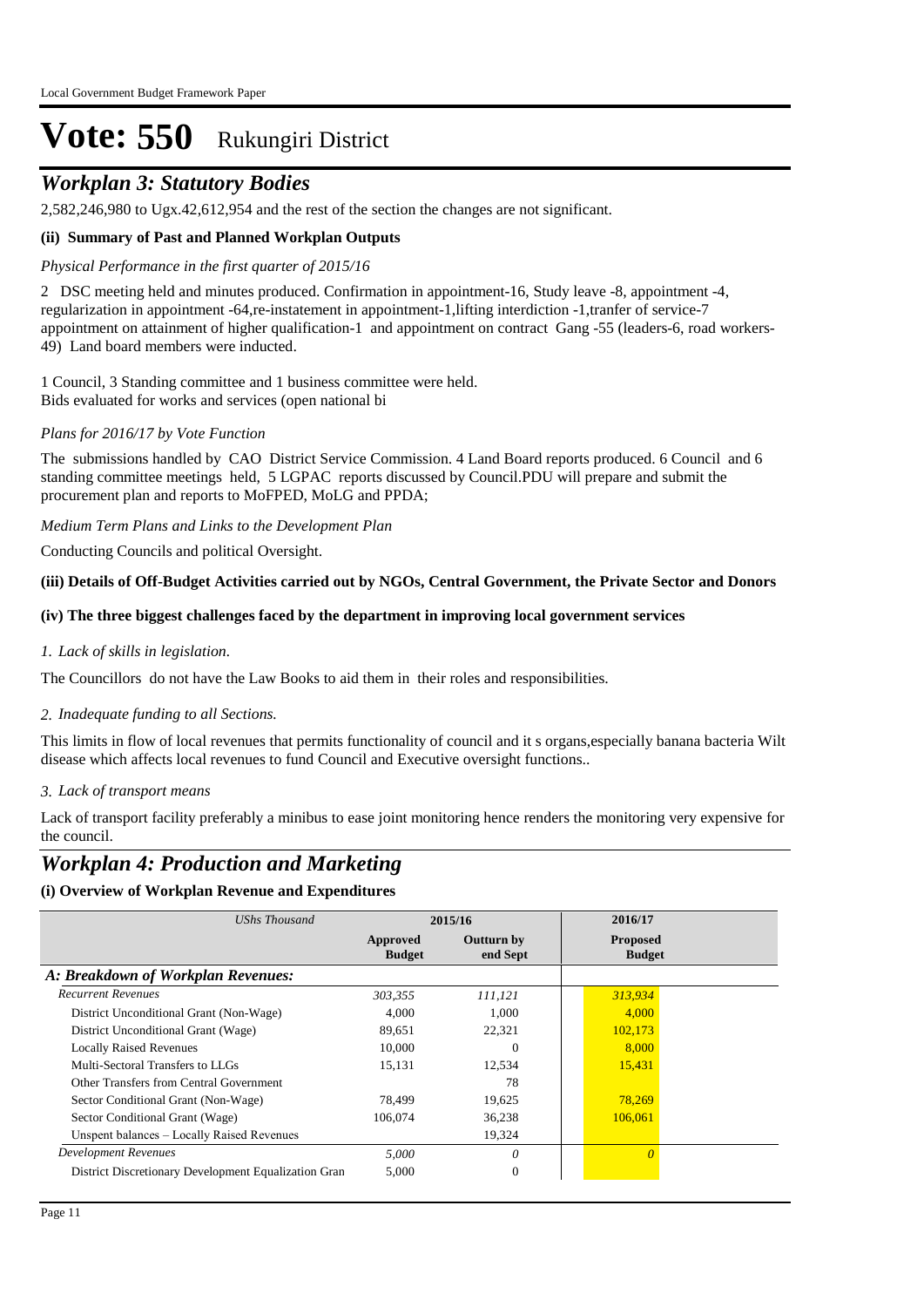### *Workplan 4: Production and Marketing*

| <b>UShs Thousand</b>                     |                           | 2015/16                       | 2016/17                          |  |
|------------------------------------------|---------------------------|-------------------------------|----------------------------------|--|
|                                          | Approved<br><b>Budget</b> | <b>Outturn by</b><br>end Sept | <b>Proposed</b><br><b>Budget</b> |  |
| <b>Total Revenues</b>                    | 308,355                   | 111,121                       | 313,934                          |  |
| <b>B: Overall Workplan Expenditures:</b> |                           |                               |                                  |  |
| Recurrent Expenditure                    | 303,355                   | 93.904                        | 313,934                          |  |
| Wage                                     | 195,725                   | 58,559                        | 208,234                          |  |
| Non Wage                                 | 107,630                   | 35,345                        | 105.701                          |  |
| Development Expenditure                  | 5.000                     | $\theta$                      |                                  |  |
| Domestic Development                     | 5.000                     | $\overline{0}$                |                                  |  |
| Donor Development                        | $\Omega$                  | $\Omega$                      |                                  |  |
| <b>Total Expenditure</b>                 | 308,355                   | 93,904                        | 313.934                          |  |

#### *Revenue and Expenditure Performance in the first quarter of 2015/16*

The budget was UGX. 764,967,000 and realized is UGX. 111,121,000 representing 36%. During the Quarter the department received UGX.111,121,000 against the expected UGX.77,089,000 representing 144% . The variation as a result of Conditional Grant to Agric. Ext Salaries used to pay staff which performed at 137% in the quarter and Multi-Sectoral Transfers to LLGs that performed at 331% as this was at LLGs.

The department spent UGX. 93,904,000 out of planned UGX. 308,355,000 representing 3

#### *Department Revenue and Expenditure Allocations Plans for 2016/17*

Revenue is Shs.313,934,00 for 2016/17 compared to shs.308,355,000 for 2015/16 which is 1.8 % increase. The increase is a result of policy shift in implementation of sigle spine implemetation. Expenditure allocation has not changed significantly other than the unconditional grant wage which has moved from 89,651,000 to 102,173,000 using the current staffing levels.

#### **(ii) Summary of Past and Planned Workplan Outputs**

#### *Physical Performance in the first quarter of 2015/16*

Salaries for 3 months of Agric staff at H/Quarters paid, held pre-season meeting with all production staff, monitoring processes of input distribution by operation wealth creation program in all sub-counties with executive members,11 soil testing kits refilled, Office supplies and utilities paid for,1report submitted to MAAIF

112 Farmers sensitised and trained on pest and disease control of passion fruits, coffee, bananas, irish, beans, maize, rice and cassava, 62 farmers attended to by plant

#### *Plans for 2016/17 by Vote Function*

Procure 1000 dozes of rabies vaccine,1 set of honey processing tank, 4 fish seine nets, 2 fish weighing scales and 2 fish tape measures , 24 markerts visits will be conducted .400 farmers will be trained in crop pests and disease control,10 traders trained in providing quality agriculture inputs ,20 Coffee traders trained in quality Coffee, 30 Coffee store & 20 coffee nurseries inspected.Statistical Data collected on crop production in 9 subcounties .

#### *Medium Term Plans and Links to the Development Plan*

Production department will collaborate with operation wealth creation program commanders to ensure beneficiaries get agricultural inputs and advice.

#### **(iii) Details of Off-Budget Activities carried out by NGOs, Central Government, the Private Sector and Donors**

National Fisheries Research Institute (NaFRI) will implement alternative Livelihood Enhancement for lake Edward fishing community at Rweshama.

Ministry of Agriculture Animal Industry and Fisheries together with NARO will implement sustainable land management project to improve land use in Katonya Parish Nyarushanje subcounty.JICA, MAAIF will continue to implement Rice project in Bwambara, Bugangari and Ruhinda Subcounty.Rukungiri District Farmers Association(RUDFA): Provision of Agro input t

#### **(iv) The three biggest challenges faced by the department in improving local government services**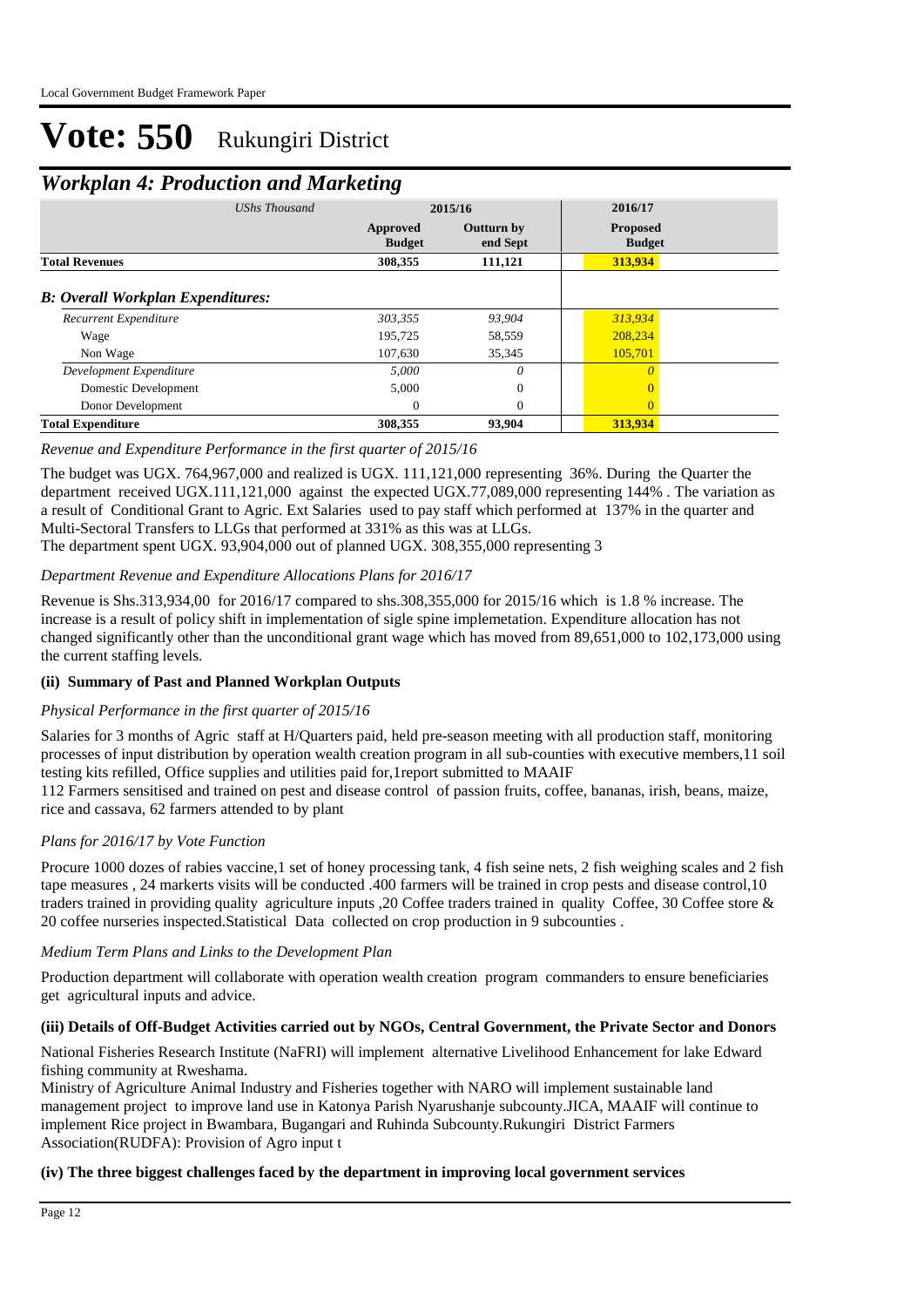## *Workplan 4: Production and Marketing*

#### *Disease and epidemics 1.*

The Banana Bacteral Wilt disease ,Coffee Twig Bore, Coffee wilt disease and LSD have remained a challenge in the district and has affected farmers income and food security in the district and beyond.

#### *Inadequate staff 2.*

Some departments are under staffed like Commercial , fisheries and agriculture extention workers. This affected the implimentation of planned activities like organising farmers to tap markets,orient farmers to achieve department mandate.

#### *Lack of Sound transport means. 3.*

Lack of sound transport means has effected delivery of services to farmers at right time.The Department has an old vehicle whose operation and mentainance is very high.

### *Workplan 5: Health*

#### **(i) Overview of Workplan Revenue and Expenditures**

| <b>UShs Thousand</b>                                 | 2015/16                   |                               | 2016/17                          |  |
|------------------------------------------------------|---------------------------|-------------------------------|----------------------------------|--|
|                                                      | Approved<br><b>Budget</b> | <b>Outturn by</b><br>end Sept | <b>Proposed</b><br><b>Budget</b> |  |
| A: Breakdown of Workplan Revenues:                   |                           |                               |                                  |  |
| <b>Recurrent Revenues</b>                            | 3,643,832                 | 996,257                       | 3,602,795                        |  |
| District Unconditional Grant (Non-Wage)              | 3.000                     | 2,000                         |                                  |  |
| <b>Locally Raised Revenues</b>                       | 4,000                     | $\Omega$                      | 4.000                            |  |
| Multi-Sectoral Transfers to LLGs                     | 6,068                     | 1,294                         | 6,268                            |  |
| Other Transfers from Central Government              | 450,000                   | 72,385                        | 450,000                          |  |
| Sector Conditional Grant (Non-Wage)                  | 939,266                   | 234,816                       | 901,028                          |  |
| Sector Conditional Grant (Wage)                      | 2,241,498                 | 671,698                       | 2,241,498                        |  |
| Unspent balances - Locally Raised Revenues           |                           | 10.000                        |                                  |  |
| Unspent balances - Other Government Transfers        |                           | 4,064                         |                                  |  |
| <b>Development Revenues</b>                          | 98,078                    | 30,320                        | 48,975                           |  |
| Development Grant                                    | 35,578                    | 7,116                         | 48,975                           |  |
| District Discretionary Development Equalization Gran | 62,500                    | 0                             |                                  |  |
| Donor Funding                                        |                           | 16.841                        |                                  |  |
| Unspent balances - Other Government Transfers        |                           | 6,363                         |                                  |  |
| <b>Total Revenues</b>                                | 3,741,910                 | 1,026,577                     | 3,651,770                        |  |
| <b>B: Overall Workplan Expenditures:</b>             |                           |                               |                                  |  |
| Recurrent Expenditure                                | 3,643,832                 | 988.168                       | 3,602,795                        |  |
| Wage                                                 | 2,241,498                 | 671,698                       | 2,241,498                        |  |
| Non Wage                                             | 1,402,334                 | 316,470                       | 1,361,297                        |  |
| Development Expenditure                              | 98,078                    | 16,371                        | 48,975                           |  |
| Domestic Development                                 | 98,078                    | $\mathbf{0}$                  | 48,975                           |  |
| Donor Development                                    | $\Omega$                  | 16,371                        | $\Omega$                         |  |
| <b>Total Expenditure</b>                             | 3,741,910                 | 1,004,539                     | 3,651,770                        |  |

*Revenue and Expenditure Performance in the first quarter of 2015/16*

The department budget was UGX.3,741,910,000 and realized is shs.1,026,577,000. This represents 27% of the total budget. During the first quarter UGX. 1,026,577,000 was realized against UGX.935,478,000 representing 110%. District Unconditional Grant - Non Wage was released at a level 67% of the annual budget to operationalize theaters at health centre fours and the salaries performed higher than anticipated as quarter provision was low. The department planned to spend UGX. 3,741,910,000. It

#### *Department Revenue and Expenditure Allocations Plans for 2016/17*

Revenue is Shs.3,651,770,000 for 2016/17 compared to shs.3,741,910,000 which is 2.5% reduction.The reduction is under PHC NGO and unconditional grant non wage.The expenditure allocation ;Health care management Shs.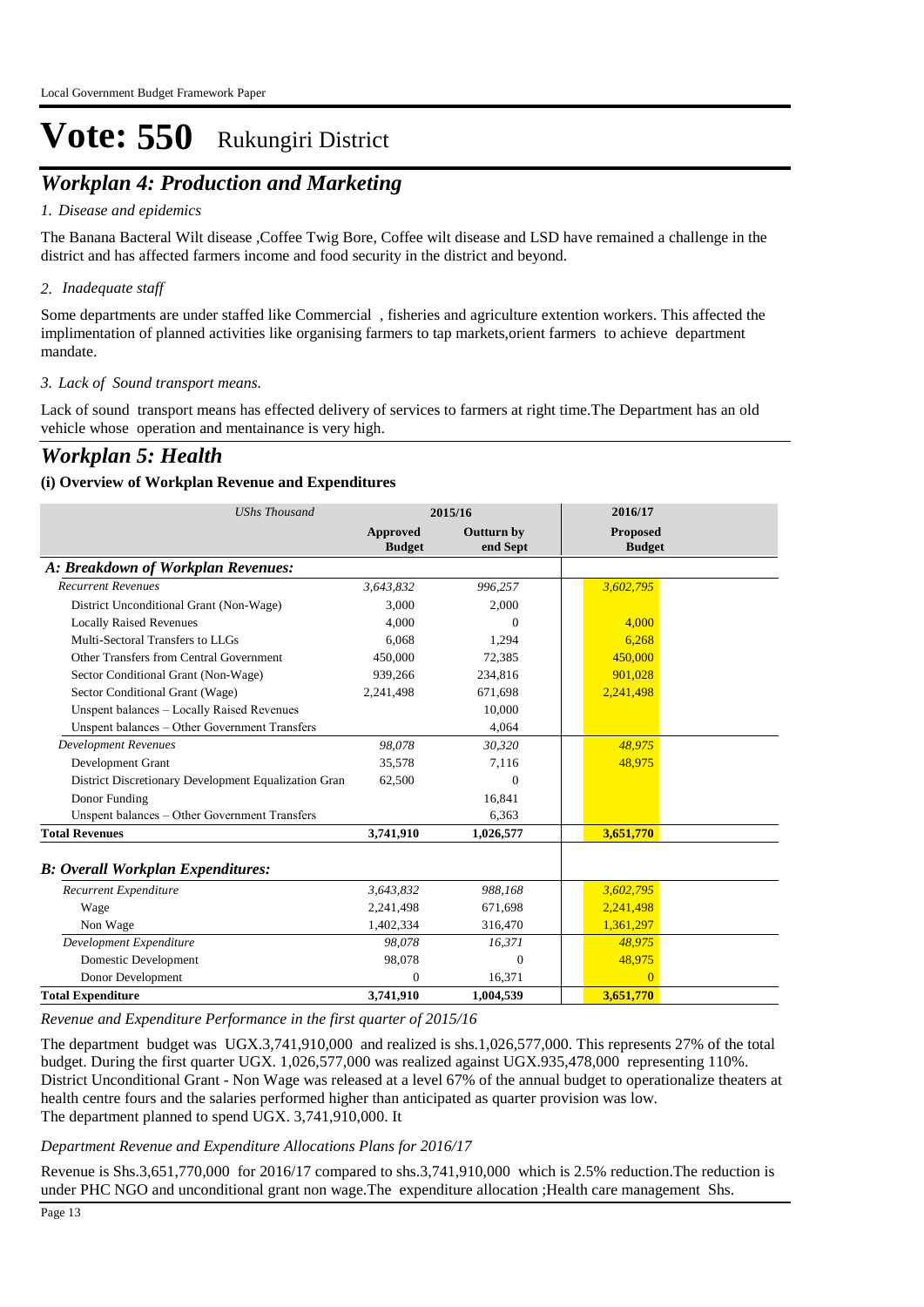## *Workplan 5: Health*

2,241,498,276 wage is not sufficient as the in post staff requires shs.2,702,457,756.

#### **(ii) Summary of Past and Planned Workplan Outputs**

*Physical Performance in the first quarter of 2015/16*

4 monitoring visits done, 8 emergency deliveries of drugs, 4 visits to Health Sub- Districts and Health Centre iv, 5 consultation visits made by different officers and vaccines made.

 Under NGOs hospitals; the following were done: 4,433 inpatients were admitted, 1,078 deliveries conducted, 14,870 outpatients visited the NGO hospitals.

Under lower NGO basic health care; the following were done:: 14,603 outpatients visited the basic health facility, 2,393 inpatients visited the basic health fa

#### *Plans for 2016/17 by Vote Function*

Improved coordination of Health Care Delivery in the District, Funds transferred to NGO Hospitals and Lower Level Units. Conduct Immunization, treatment and prevention of diseases. 16 visits to Health Sub- Districts and Health Centre Ivs. 48 monitoring visits to Lower level Health centers and communities made. 32 emergency deliveries of drugs and vaccines trips made. 28 consultation visits made by different officers. 4 Planning and review meetings held at district.

#### *Medium Term Plans and Links to the Development Plan*

Health infrastructure development for improving service delivery. Capacity building tostaff in managing health services .

Ensuring availability of medicines and sundries by timely ordering and distribution to lower units and hospitals. Control and management of malaria, HIV/AIDS, STD's and TB. Maintain support to NGO health service delivery. Improve MCH service delivery by functionalizing all HC III's to conduct ANC and deliveries

### **(iii) Details of Off-Budget Activities carried out by NGOs, Central Government, the Private Sector and Donors**

#### RUDFA-SCORE PROJECT.

Will conduct malnutritional screening for ovc and make referals.Promote health insurance in partnership with ICOBI. Carry out health talks,dialogues and interactive learning sessions on health, sanitation and hygiene. Conduct cooking demonstrations that specifically target the HIV positive beneficiaries and make continuous follow ups through homevisits to check their compliance.

#### **(iv) The three biggest challenges faced by the department in improving local government services**

#### *Inability to attract or retain doctors, laboratory, anaesthetic staff 1.*

Health centre ivs are not fully operational because of lack of anesthetic staff and theatre staff.The MOH and MoES should train more anaesthetic staff and theatre staff so that they available for recruitment

#### *Inadequate Accommodation at health units 2.*

Most health units lack accommodation for staff which impact on staff performance as they have to move to and from their places of work on daily basis causing loss of valuable time they would commit to delivering quality health services to patients.

#### *Inadequate budget for drugs and health centre IV s 3.*

The annual Budget for Health Centre Ivs of Shs 14,000,000 is very low. Only minor operations such as draining abscesses and stitching wounds can be done. The Health centre IV recurrent budget should increased from 14,000,000 to 80,000,000.

### *Workplan 6: Education*

| UShs Thousand | 2015/16    | 2016/17         |  |
|---------------|------------|-----------------|--|
| Approved      | Outturn by | <b>Proposed</b> |  |
| <b>Budget</b> | end Sept   | <b>Budget</b>   |  |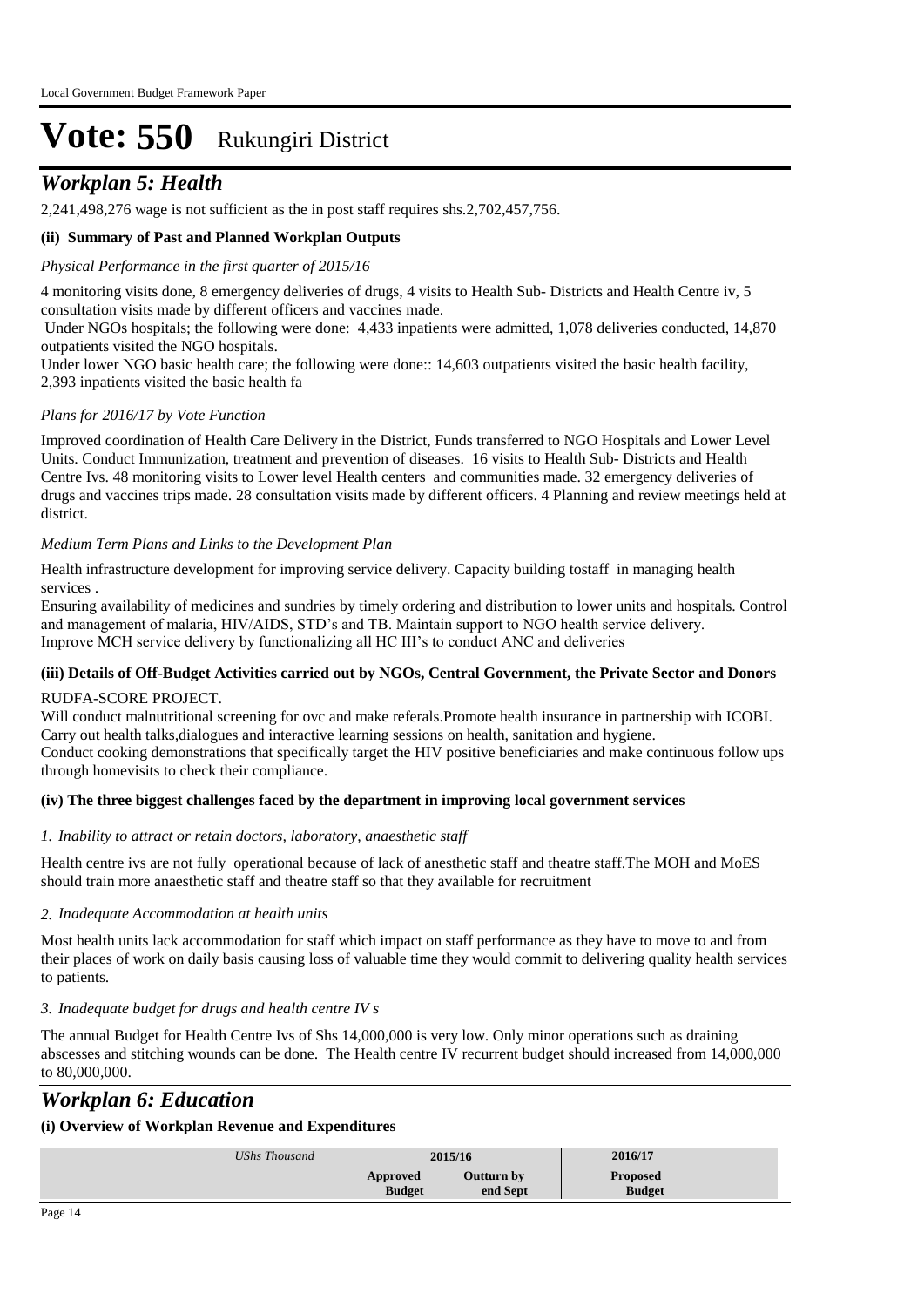### *Workplan 6: Education*

| ┻<br><b>UShs Thousand</b>                            | 2015/16                   |                        | 2016/17                          |
|------------------------------------------------------|---------------------------|------------------------|----------------------------------|
|                                                      | Approved<br><b>Budget</b> | Outturn by<br>end Sept | <b>Proposed</b><br><b>Budget</b> |
| A: Breakdown of Workplan Revenues:                   |                           |                        |                                  |
| <b>Recurrent Revenues</b>                            | 15,524,917                | 4,003,648              | 15,225,869                       |
| District Unconditional Grant (Non-Wage)              | 6,000                     | 3,000                  |                                  |
| District Unconditional Grant (Wage)                  | 80.211                    | 18,240                 | 80.211                           |
| <b>Locally Raised Revenues</b>                       | 6.000                     | $\Omega$               | 6.000                            |
| Multi-Sectoral Transfers to LLGs                     | 7,855                     | 477                    | 7,855                            |
| Other Transfers from Central Government              | 12,768                    | $\Omega$               | 16,155                           |
| Sector Conditional Grant (Non-Wage)                  | 2,812,725                 | 915,221                | 2,516,304                        |
| Sector Conditional Grant (Wage)                      | 12,599,358                | 3,034,509              | 12,599,344                       |
| Unspent balances - Other Government Transfers        |                           | 32,201                 |                                  |
| <b>Development Revenues</b>                          | 329,387                   | 56,518                 | 255,441                          |
| Development Grant                                    | 268,665                   | 53,733                 | 217,131                          |
| District Discretionary Development Equalization Gran | 50,000                    | $\Omega$               | 38,310                           |
| Multi-Sectoral Transfers to LLGs                     | 10,721                    | 2,785                  |                                  |
| <b>Total Revenues</b>                                | 15,854,303                | 4,060,165              | 15,481,311                       |
| <b>B: Overall Workplan Expenditures:</b>             |                           |                        |                                  |
| Recurrent Expenditure                                | 15,524,917                | 3,973,138              | 15,225,869                       |
| Wage                                                 | 12,679,569                | 3,052,749              | 12,679,555                       |
| Non Wage                                             | 2,845,348                 | 920.389                | 2,546,314                        |
| Development Expenditure                              | 329,387                   | 28,461                 | 255,441                          |
| Domestic Development                                 | 329,387                   | 28,461                 | 255,441                          |
| Donor Development                                    | $\Omega$                  | $\Omega$               | $\Omega$                         |
| <b>Total Expenditure</b>                             | 15,854,303                | 4,001,599              | 15,481,311                       |

#### *Revenue and Expenditure Performance in the first quarter of 2015/16*

The total budget for the department is UGX. 15,854,303,000 and received is UGX.4,060,165,000 which represented 26% of the total budget. During the quarter the department realised UGX.4,060,165,000 out of the expected UGX.3,960,384,000. this represented 103%. The variation is as a result of releasing the education grant to primary, secondary and Tertairy by school calender. Secondly, the release of unconditional grant at level of 50% in preparation for PLE exams.

During the quarter the departme

### *Department Revenue and Expenditure Allocations Plans for 2016/17*

Revenue for the department is Shs.15,481,311,000 for 2016/17 compared to shs.15,854,303,000 for 2015/16 which is 2.4% reduction. The reduction is on the inspection funds not provided for, unconditional grant reduction. The expenditure allocation has been adjusted to fit within the allocation given.

### **(ii) Summary of Past and Planned Workplan Outputs**

*Physical Performance in the first quarter of 2015/16*

One inspection report was produced for 100 government schools,36 private primary schools and 7 Government secondary schools.

### *Plans for 2016/17 by Vote Function*

Staff for office, primary, secondary and tertiary paid salaries PLE 2016 conducted. 84 Schools monitored per Quarter .4 Quarterly monitoring reports submitted to Directorate of Education Standards,6 meetings with Headtechers and other stakeholders held. 40 Students with special needs to access the SNE .1 School facilitated for Music Dance and Drama Competition.4 accountability reports and budget request submitted to Ministry of Education.

### *Medium Term Plans and Links to the Development Plan*

Regular monitoring and inspection of schools Evaluating performance of teachers and pupils through term and end of year examinations.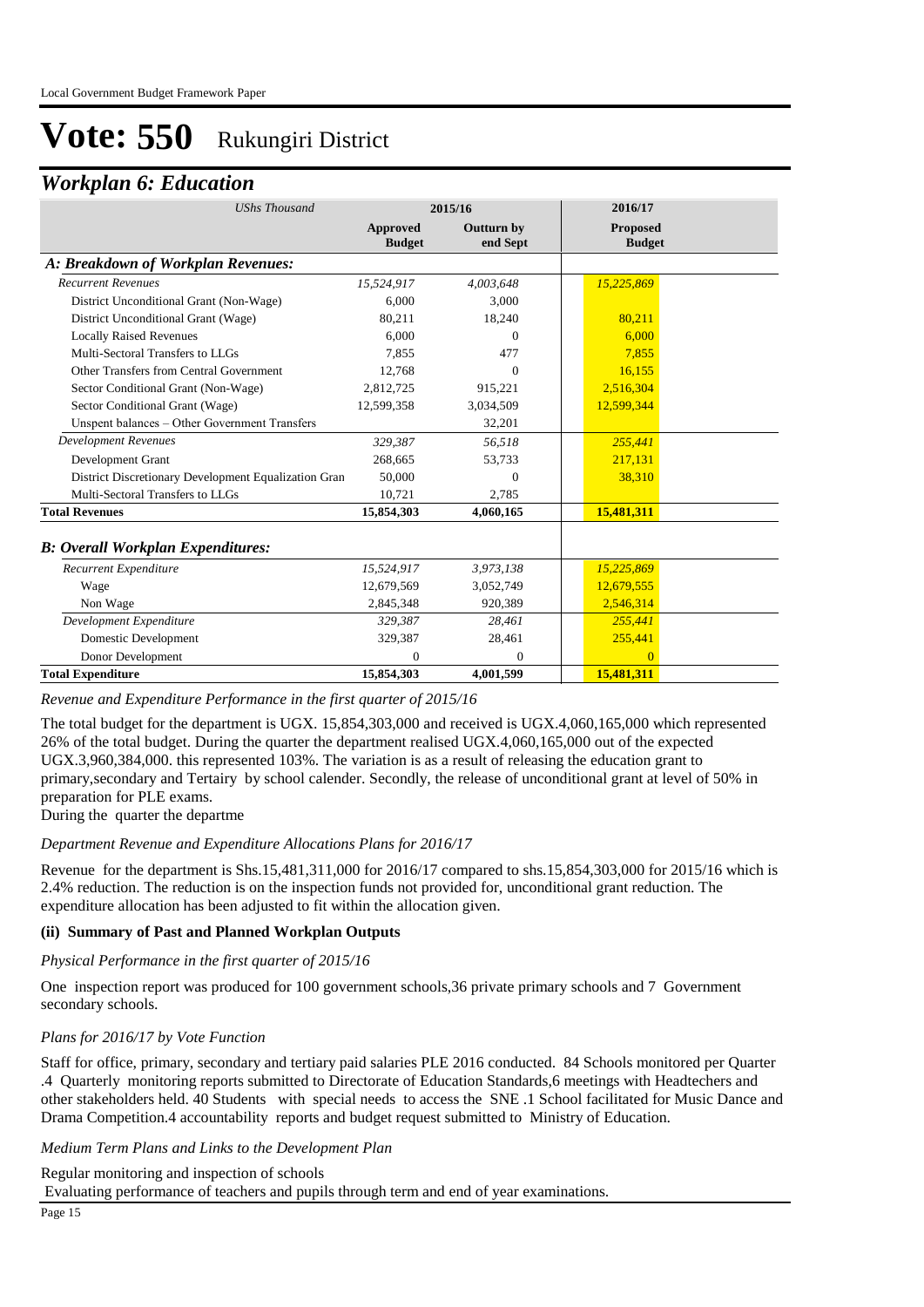## *Workplan 6: Education*

#### Regular monitoring and inspection of schools

Evaluating performance of teachers and pupils through term and end of year examinations.-

Regular monitoring and support supervision

Distribution of capitation grant to Primary Schools.

#### **(iii) Details of Off-Budget Activities carried out by NGOs, Central Government, the Private Sector and Donors**

#### **(iv) The three biggest challenges faced by the department in improving local government services**

#### *Inedquate teachers accomodation . 1.*

Limited number of teachers accomodation at most of the Government Aided primary schools and Secondary schools which affect the teachers perfomance in hard to reach area with no alternative accomodation.

#### *Lack of transport,brain drain and Ineffective teaching 2.*

The vehicles are too old with high maintenance costs which affect supervision and monitoring effective teaching. Most experienced teachers transferred services to neighbouring countries which povide relatively high wages.

#### *Low parental and community participation. 3.*

The parents and community has low participation in UPE and USE programs and activities. Sanitation facilities are poor especially for the girl child .Problem of not offering lunch by parents which affects regular attendance of pupils.

### *Workplan 7a: Roads and Engineering*

#### **(i) Overview of Workplan Revenue and Expenditures**

| <b>UShs Thousand</b>                                 | 2015/16                          |                               | 2016/17                          |  |
|------------------------------------------------------|----------------------------------|-------------------------------|----------------------------------|--|
|                                                      | <b>Approved</b><br><b>Budget</b> | <b>Outturn by</b><br>end Sept | <b>Proposed</b><br><b>Budget</b> |  |
| A: Breakdown of Workplan Revenues:                   |                                  |                               |                                  |  |
| <b>Recurrent Revenues</b>                            | 1,387,811                        | 311,877                       | 673,967                          |  |
| District Unconditional Grant (Non-Wage)              | 675,500                          | 169,875                       |                                  |  |
| District Unconditional Grant (Wage)                  | 110,154                          | 17,698                        | 69,283                           |  |
| <b>Locally Raised Revenues</b>                       | 16,000                           | $\Omega$                      | 16,000                           |  |
| Multi-Sectoral Transfers to LLGs                     | 1,000                            | $\Omega$                      | 21,807                           |  |
| Other Transfers from Central Government              | 585,157                          | 119,931                       | 566,877                          |  |
| Unspent balances - Other Government Transfers        |                                  | 4,372                         |                                  |  |
| <b>Development Revenues</b>                          | 174.462                          | 101,769                       | 177,789                          |  |
| District Discretionary Development Equalization Gran | 2,500                            | $\Omega$                      | 9.578                            |  |
| Multi-Sectoral Transfers to LLGs                     | 171,962                          | 69,958                        | 168,212                          |  |
| Unspent balances - Locally Raised Revenues           |                                  | 16,500                        |                                  |  |
| Unspent balances - Other Government Transfers        |                                  | 15,311                        |                                  |  |
| <b>Total Revenues</b>                                | 1,562,272                        | 413,646                       | 851,756                          |  |
| <b>B: Overall Workplan Expenditures:</b>             |                                  |                               |                                  |  |
| Recurrent Expenditure                                | 717,311                          | 120,040                       | 673,967                          |  |
| Wage                                                 | 110,154                          | 17,698                        | 69.283                           |  |
| Non Wage                                             | 607,157                          | 102,341                       | 604.684                          |  |
| Development Expenditure                              | 844,962                          | 238,931                       | 177,789                          |  |
| Domestic Development                                 | 844,962                          | 238,931                       | 177,789                          |  |
| Donor Development                                    | $\Omega$                         | $\overline{0}$                | $\Omega$                         |  |
| <b>Total Expenditure</b>                             | 1,562,272                        | 358,971                       | 851,756                          |  |

*Revenue and Expenditure Performance in the first quarter of 2015/16*

The department received UGX 413,646,000 against the total planned expenditure UGX .1,562,272,000 budgeted for the year which is 26% for both higher and LLGs.

During the quarter, the department received UGX. 413,646,000 against the planned UGX 374,426,000. This represents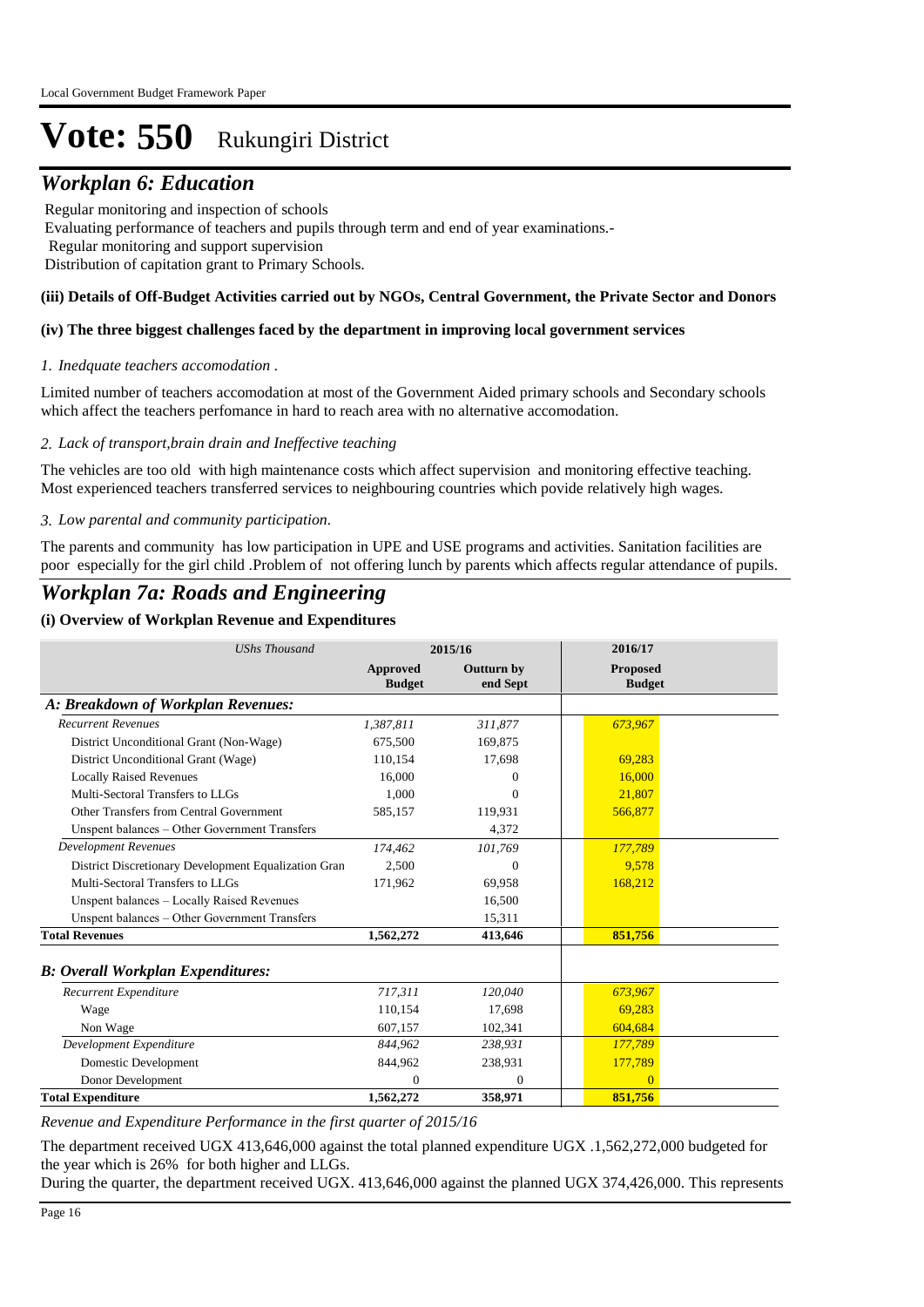## *Workplan 7a: Roads and Engineering*

106%. The District Unconditional Grant - Non Wage was released at 45% of the annual budget. The department spent UGX 358,971,000 out of the total planned expenditure of UGX 1,562,272,000 which represents 23%. During the quart

#### *Department Revenue and Expenditure Allocations Plans for 2016/17*

Revenue for the department is Shs.851,756,000 for 2016/17 compared to shs.1,562,272,000 for 2015/16 which is 54% reduction. The reduction is on the Unconditional Grant non-wage for the allocated under development and wage. The expenditure allocation has been adjusted to fit within the allocation given.UGx419,549,650 is for road maintenance, UGX. 74,334,232 id for CAR and Ugx.72,993,104 is for mechanical imprest.

#### **(ii) Summary of Past and Planned Workplan Outputs**

#### *Physical Performance in the first quarter of 2015/16*

Routine maintenance using force account (manual) will benefit the following roads:- Kakinga -Ahamuyanja 2.4 km, Bwambara - Ntugwa 1.3 km, Kihanga -Rwemburara 0.5 km, Kebisoni-Kabigo - Mabanga 0.5 km, Kagashe-Ikuniro-Buhunga 2.1 km, Buhunga-Rwemburara 0.5 km, Ruhinda-Rwengiri 2.5km, Kisiizi-Nyarurambi-Kamaga 2.6km, Ikuniro-Rutooma 0.5km, Kashenyi-Rusheshe 0.5km, Bikurungu-Kakoni 0.5km, Nyabikuku-Rwakigaju 0.5 km, Nyakishenyi-Marashaniro-Kyabamba 0.5km, Bugangari - Nyabitete 0.5 km, Omukikun

#### *Plans for 2016/17 by Vote Function*

120 kms done using Routine manual maintenance using Road gang, 155kms done using Mechanised maintenance using force account;240 Field supervision visits done Routine manual Road maintenance using Road gang. 2 bridges maintained of Nyakanyinya along Kashenyi-Rusheshe Road and Kimbugwe along Rukungiri-Rubabo-Nyarushanje Road, 3 Road committee Meetings conducted and buildings maintained.

#### *Medium Term Plans and Links to the Development Plan*

Routine road maintenance as part of promotion of community based management to road mantainence ref to page 143 of DDP, maintenance of Community Access roads to be done by LLGs.Maintenance of buldings,Construction of public building( Admistration block) to increase office accomodation and improvement of sanitation at the District Ref page 144.

#### **(iii) Details of Off-Budget Activities carried out by NGOs, Central Government, the Private Sector and Donors**

#### **(iv) The three biggest challenges faced by the department in improving local government services**

#### *Inedquate teachers accomodation . 1.*

Limited number of teachers accomodation at most of the Government Aided primary schools and Secondary schools which affect the teachers perfomance in hard to reach area with no alternative accomodation.

#### *Lack of transport,brain drain and Ineffective teaching 2.*

The vehicles are too old with high maintenance costs which affect supervision and monitoring effective teaching. Most experienced teachers transferred services to neighbouring countries which povide relatively high wages.

#### *Low parental and community participation. 3.*

The parents and community has low participation in UPE and USE programs and activities. Sanitation facilities are poor especially for the girl child .Problem of not offering lunch by parents which affects regular attendance of pupils.

### *Workplan 7b: Water*

| UShs Thousand                      | 2015/16                   |                        | 2016/17                          |  |
|------------------------------------|---------------------------|------------------------|----------------------------------|--|
|                                    | Approved<br><b>Budget</b> | Outturn by<br>end Sept | <b>Proposed</b><br><b>Budget</b> |  |
| A: Breakdown of Workplan Revenues: |                           |                        |                                  |  |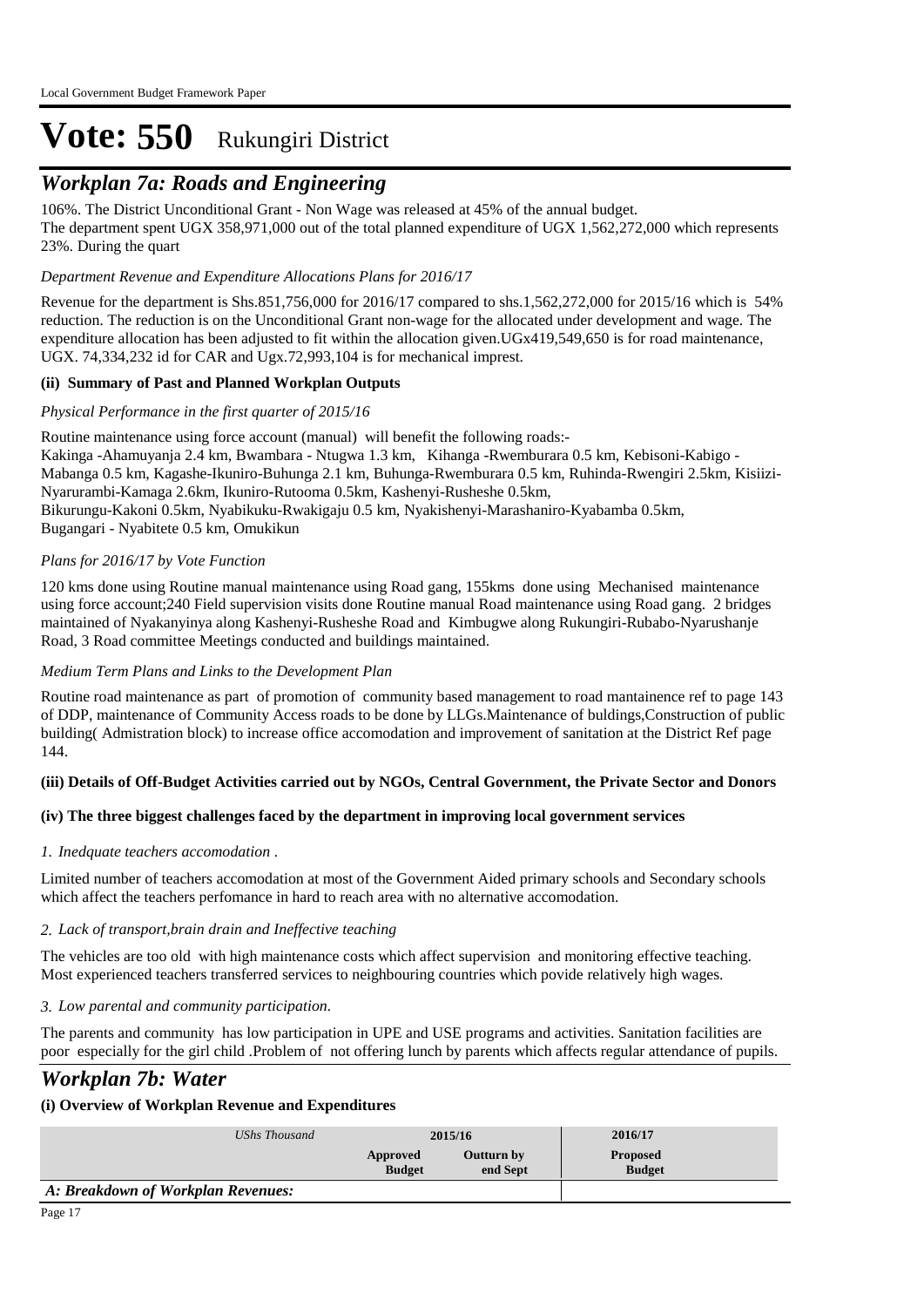### *Workplan 7b: Water*

| 2016/17<br><b>Outturn by</b><br><b>Proposed</b><br><b>Budget</b><br>end Sept<br>60,673<br>7,647<br>23,433 |                                                                                                        |
|-----------------------------------------------------------------------------------------------------------|--------------------------------------------------------------------------------------------------------|
|                                                                                                           |                                                                                                        |
|                                                                                                           |                                                                                                        |
|                                                                                                           |                                                                                                        |
|                                                                                                           |                                                                                                        |
| 37,240<br>$\Omega$                                                                                        |                                                                                                        |
| 312,235                                                                                                   |                                                                                                        |
| 290,235                                                                                                   |                                                                                                        |
| $\Omega$                                                                                                  |                                                                                                        |
| 22,000                                                                                                    |                                                                                                        |
| 372,907                                                                                                   |                                                                                                        |
|                                                                                                           |                                                                                                        |
| 60,673                                                                                                    |                                                                                                        |
| 23,433                                                                                                    |                                                                                                        |
| 37,240                                                                                                    |                                                                                                        |
| 312,235                                                                                                   |                                                                                                        |
| 312,235                                                                                                   |                                                                                                        |
| $\Omega$<br>$\Omega$                                                                                      |                                                                                                        |
| 372,907                                                                                                   |                                                                                                        |
|                                                                                                           | 7,647<br>76,726<br>71,226<br>5,500<br>84,373<br>13,105<br>7,647<br>5,458<br>44,895<br>44,895<br>58,000 |

*Revenue and Expenditure Performance in the first quarter of 2015/16*

During the first quarter the district received UG. Shs.71, 226,000= (Seventy one million two hundred twenty six thousand shillings only.UG. Shs.42, 716,495= (Forty two million, seven hundred sixteen thousand four hundred ninety five shillings)

#### *Department Revenue and Expenditure Allocations Plans for 2016/17*

The department will receive UGX. 372,907,000 for 2016/17 compared to UGX.417,701,000 for 2015/16 which is 11% decrease. The decrease is a result of the exclusion of LGMSD funds for sanitation improvement for PWDs and reduction of development grant. Expenditure allocation to sections has not changed significantly.

#### **(ii) Summary of Past and Planned Workplan Outputs**

*Physical Performance in the first quarter of 2015/16*

1 Quarterly review meetings with extension staff to be conducted.

1 Quarterly District Coordination meetings conducted.

#### *Plans for 2016/17 by Vote Function*

Construction of Bugarama GFS phase II ,construction of a springs in Bwambara, Design and construction of miniwater supply system of Bwambara T/C in Bwambara and Rehabilitation of 4 boreholes in Buyanja, Kebisoni,Bugangari and Nyakishenyi subcounties, construction of pit lined latrine in Bwambara.

*Medium Term Plans and Links to the Development Plan*

Spring protection in Buyanja, and Construction of Shallow wells in Nyakagyeme subcouty.

#### **(iii) Details of Off-Budget Activities carried out by NGOs, Central Government, the Private Sector and Donors**

Construction of Nyarushanje GFS,rain water tank and sanitation improvement at Nyabiteete SSS abd Buhunga GFS by North Kigezi and Kikizi dioceases watsan project (NKKD), Source protection shollow well- Nyakatembe A, Nyabugando/Nyakabungo,Mahanga, Kajunjo in Bwambara subcounty in Kikarara parish, Kakoni in Nyabubare parish in Bwambara sub-county, Nyarwimuka in Ruhinda S/C , for spring protection it wii be Rwesigiro in Kikarara Bwambara S/C, Kakoni in Bwambara, Katunguru reservor spring and Nyami

#### **(iv) The three biggest challenges faced by the department in improving local government services**

*Static Budget funds 1.*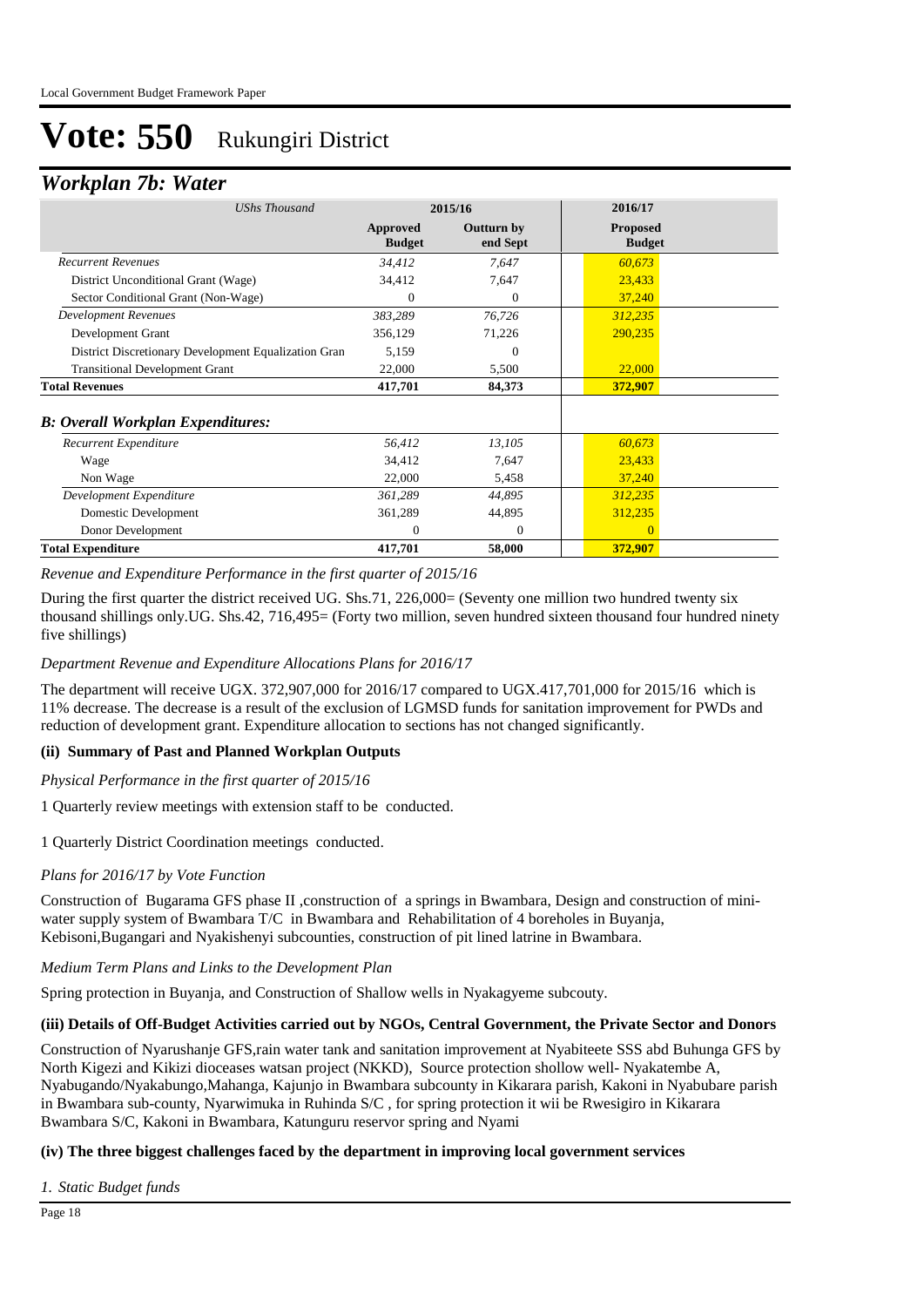## *Workplan 7b: Water*

The Budgets released should match with the increase in cost of materials which have doubled since the last four years. The projects cannot be implemented in a sigle or two phases thus making it costly not only in implementation but also in O&M

#### *Ageing water projects that need special funding 2.*

Nyakabingo GFS in Nyarushanje subcounty needs 350,000,000 for rehabilitation, Kabutega GFS in Nyarushanje subcounty needs over 100,000,000 for overhaul rehabilitation, Kabingo GFS in Buhunga needs rehabilitation.

#### *Aquiring Land for facilities 3.*

Source land for water projects,water structures is a big problem as the land owners ask for compesations and giving land on lease terms which is expensive. The cost of materials is increasng trendiminously which affects the quantity of work done.

### *Workplan 8: Natural Resources*

#### **(i) Overview of Workplan Revenue and Expenditures**

| <b>UShs Thousand</b>                                 | 2015/16                   |                        | 2016/17                          |
|------------------------------------------------------|---------------------------|------------------------|----------------------------------|
|                                                      | Approved<br><b>Budget</b> | Outturn by<br>end Sept | <b>Proposed</b><br><b>Budget</b> |
| A: Breakdown of Workplan Revenues:                   |                           |                        |                                  |
| <b>Recurrent Revenues</b>                            | 150,606                   | 39,217                 | 155,741                          |
| District Unconditional Grant (Non-Wage)              | 11,000                    | 2,750                  | 5,000                            |
| District Unconditional Grant (Wage)                  | 118,491                   | 28,997                 | 124,637                          |
| <b>Locally Raised Revenues</b>                       | 7,600                     | 1,500                  | 7.600                            |
| Multi-Sectoral Transfers to LLGs                     | 7,294                     | 650                    | 7,294                            |
| Other Transfers from Central Government              |                           | 2,869                  |                                  |
| Sector Conditional Grant (Non-Wage)                  | 6,221                     | 1,555                  | 11,209                           |
| Unspent balances – Other Government Transfers        |                           | 895                    |                                  |
| <b>Development Revenues</b>                          | 32,500                    | 35,000                 | $\theta$                         |
| District Discretionary Development Equalization Gran | 32,500                    | 25,000                 |                                  |
| Unspent balances - Other Government Transfers        |                           | 10.000                 |                                  |
| <b>Total Revenues</b>                                | 183,106                   | 74,217                 | 155,741                          |
| <b>B: Overall Workplan Expenditures:</b>             |                           |                        |                                  |
| Recurrent Expenditure                                | 150,606                   | 36,440                 | 155,741                          |
| Wage                                                 | 118.491                   | 28.997                 | 124,637                          |
| Non Wage                                             | 32,115                    | 7,443                  | 31,103                           |
| Development Expenditure                              | 32,500                    | 0                      | 0                                |
| Domestic Development                                 | 32,500                    | $\mathbf{0}$           |                                  |
| Donor Development                                    | $\Omega$                  | $\mathbf{0}$           | $\Omega$                         |
| <b>Total Expenditure</b>                             | 183,106                   | 36,440                 | 155,741                          |

*Revenue and Expenditure Performance in the first quarter of 2015/16*

The budget was UGX.183,106,000 and realised was UGX 74,217,000 which is 41% of the total planned budget.

During the quarter, the department received UGX 74,217,000 out of the planned UGX 45,777,000 representing 162%. The deviation as as a result of the funding for the procurement of Total station for seveying the lands.

 The department spent UGX 36,440,000 out of UGX.183,106,000 annual budget which is 20% . During the quarter, UGX 36,440,000 was spent out of planned expenditure of UGX

#### *Department Revenue and Expenditure Allocations Plans for 2016/17*

Revenue is Ugx.155,741,000 for 2016/17 compared to shs.183,106,000 for 2015/16 which is 15% decrease. The decrease has been a result of shs.32,500,000 which was allocated for procurement of Surveying Equipment in 2015/16. The expenditure allocation to section has not changed significantly.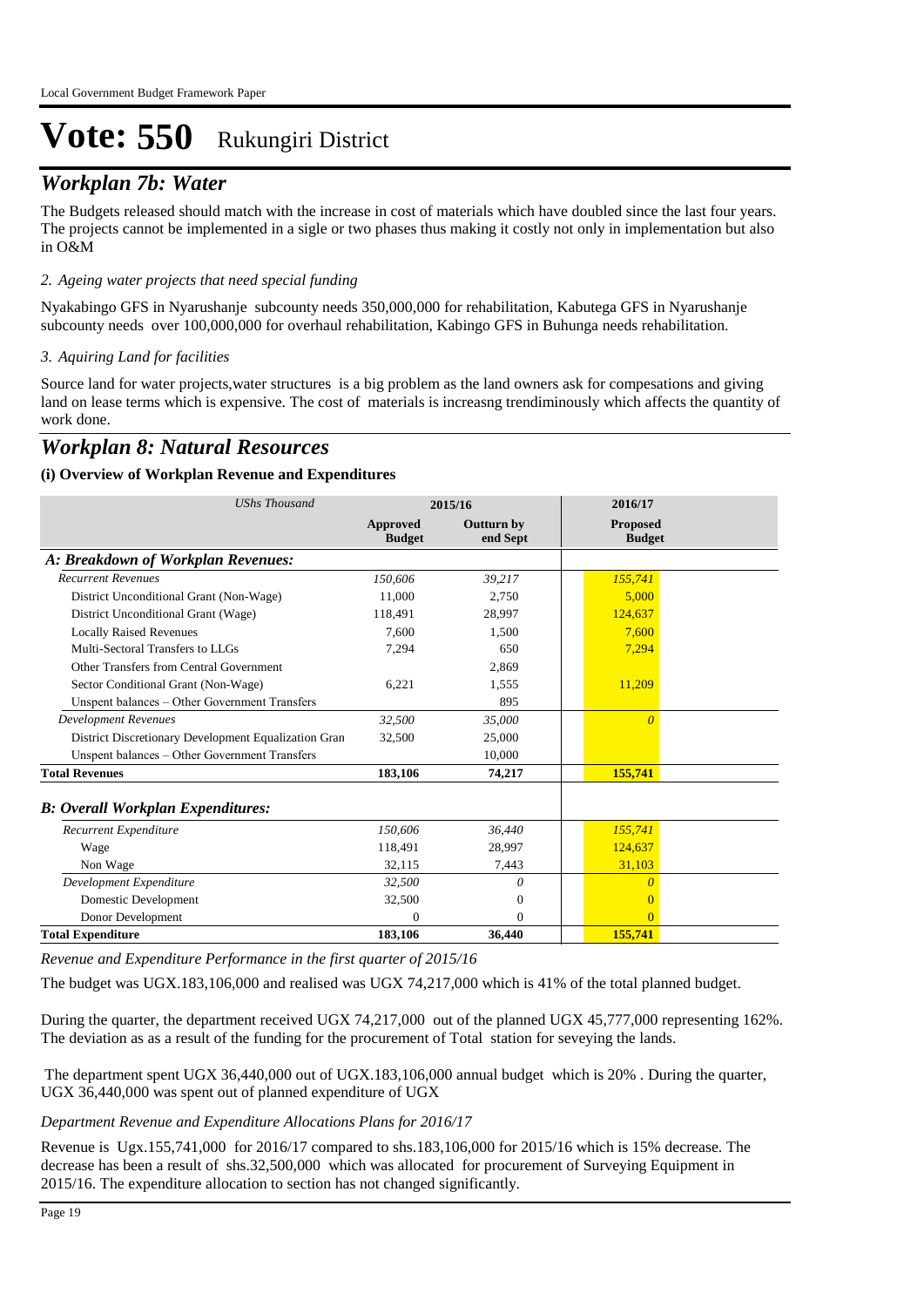### *Workplan 8: Natural Resources*

#### **(ii) Summary of Past and Planned Workplan Outputs**

#### *Physical Performance in the first quarter of 2015/16*

10Ha) of trees established (planted and surviving) in 9 sub-counties on pri9vate land.

1Monitoring and compliance surveys/ inspection were undertaken. 1 sensitization meeting of forestry product dealers in the rules and regulations governing forests utilization in 4 timber collection centres was carried out. 2 wetland inspections were made in 9 Sub Counties.

10 participants to be sensitized on wetland regulations in 9 Sub Counties. 2 Ha of River banks and wetlands to be restored and demarc

#### *Plans for 2016/17 by Vote Function*

Plant 50 hactres of forest .To increase compliance, 8 monitoring and inspections will be undertaken. 4 wetland action plans and regulations will be developed. 30 Area (Ha) of wetland demarcated and restored, 9 Monitoring and compliance surveys undertaken, 20 new land disputes are to be settled in the FY. 50 new delopment will be approved, 4 townboards planned, 5 new market plans drawn.

#### *Medium Term Plans and Links to the Development Plan*

The activities of Wetland management,forestry management (Fuel Saving Technology, Water Shed Management),River Bank and Wetland Restoration,Monitoring and Evaluation of Environmental Compliance (EIA) on the the projects, management),Land Management Services (Surveying, Valuations, Tittling and lease management) for the Health Centre and District Land are part of the DDP.

#### **(iii) Details of Off-Budget Activities carried out by NGOs, Central Government, the Private Sector and Donors**

The acivities to be implemented are not yet given by development partners.

#### **(iv) The three biggest challenges faced by the department in improving local government services**

#### *Noncompliance by some individuals , under funding of lands Department 1.*

Some individuals and institutions are adamant and tend to refuse to comply to the approved environmental standards.The Lands is not fully facilitated with office equipment and office operation needs.

#### *Inadequate staffing 2.*

The staffing in lands and forestry section are prone to leaving their jobs for greener pasture leaving the sections stranded thus impacting to the performance of the sector.

#### *Inadequae transport 3.*

Given the field-based nature of the department's work, the department needs reliable transport means that are in most cases not readily available.

Although forestry sector has two motorcycles, they poss a health risk over long distances.

### *Workplan 9: Community Based Services*

| UShs Thousand                           |                           | 2015/16                       | 2016/17                          |  |
|-----------------------------------------|---------------------------|-------------------------------|----------------------------------|--|
|                                         | Approved<br><b>Budget</b> | <b>Outturn by</b><br>end Sept | <b>Proposed</b><br><b>Budget</b> |  |
| A: Breakdown of Workplan Revenues:      |                           |                               |                                  |  |
| <b>Recurrent Revenues</b>               | 536.768                   | 84.488                        | 534.711                          |  |
| District Unconditional Grant (Non-Wage) | 9.000                     | 2.500                         | 6,000                            |  |
| District Unconditional Grant (Wage)     | 185.477                   | 43.647                        | 187,387                          |  |
| <b>Locally Raised Revenues</b>          | 8.813                     | 2.000                         | 9.138                            |  |
| Multi-Sectoral Transfers to LLGs        | 13.587                    | 2.075                         | 12,627                           |  |
| Other Transfers from Central Government | 268,745                   | 4.594                         | 268,745                          |  |
| Sector Conditional Grant (Non-Wage)     | 51,146                    | 14,857                        | 50,815                           |  |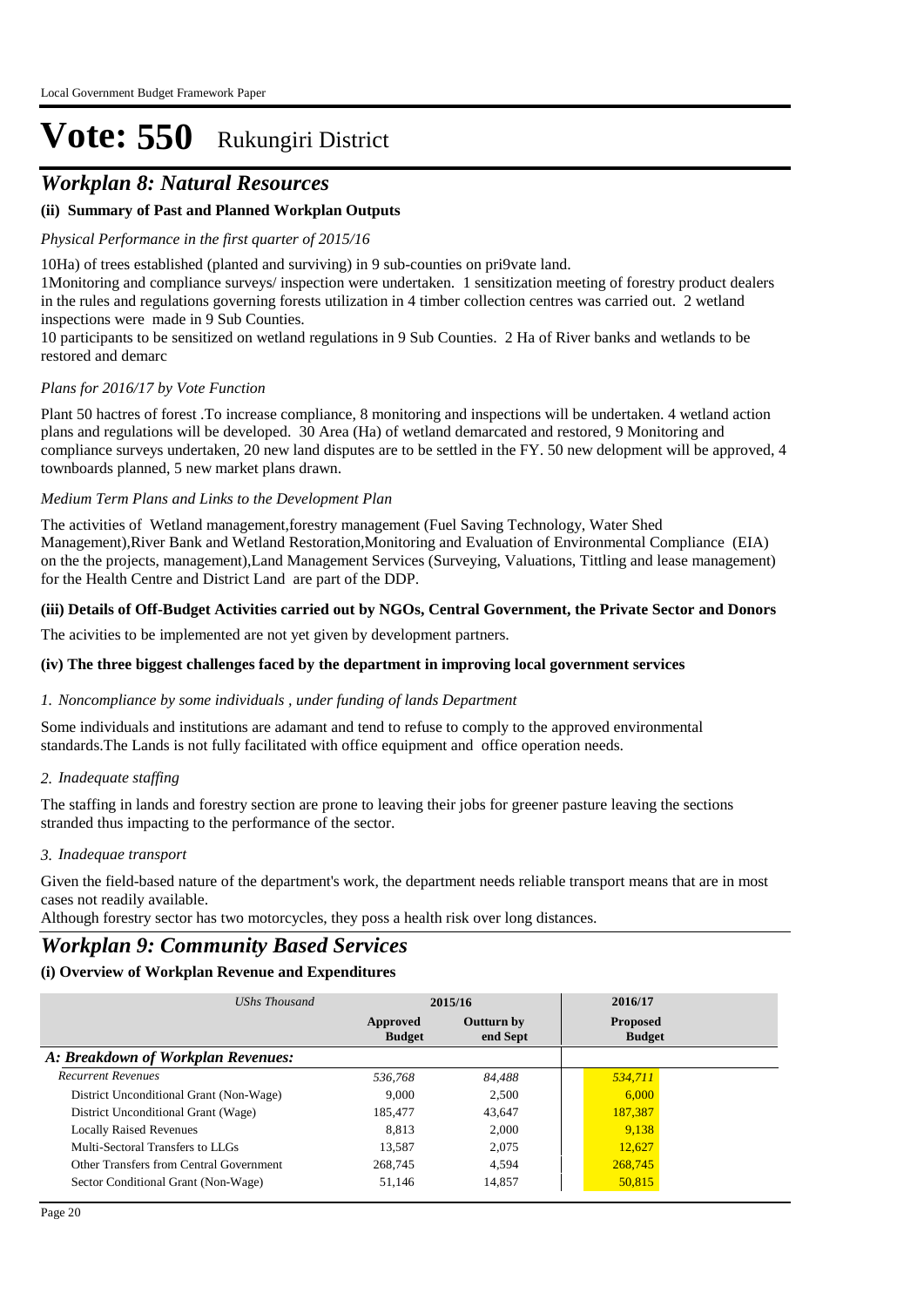## *Workplan 9: Community Based Services*

| <b>UShs Thousand</b>                                 | 2015/16                   |                               | 2016/17                          |  |  |
|------------------------------------------------------|---------------------------|-------------------------------|----------------------------------|--|--|
|                                                      | Approved<br><b>Budget</b> | <b>Outturn by</b><br>end Sept | <b>Proposed</b><br><b>Budget</b> |  |  |
| Unspent balances – Other Government Transfers        |                           | 14,815                        |                                  |  |  |
| <b>Development Revenues</b>                          | 48.094                    | 12,484                        | $\theta$                         |  |  |
| District Discretionary Development Equalization Gran |                           | 12,484                        |                                  |  |  |
| Multi-Sectoral Transfers to LLGs                     | 48,094                    | 0                             |                                  |  |  |
| <b>Total Revenues</b>                                | 584,862                   | 96,973                        | 534,711                          |  |  |
| <b>B: Overall Workplan Expenditures:</b>             |                           |                               |                                  |  |  |
| Recurrent Expenditure                                | 536,768                   | 68,783                        | 534,711                          |  |  |
| Wage                                                 | 185,477                   | 43,647                        | 187,387                          |  |  |
| Non Wage                                             | 351,291                   | 25,136                        | 347,324                          |  |  |
| Development Expenditure                              | 48,094                    | 12,484                        |                                  |  |  |
| Domestic Development                                 | 48,094                    | 12,484                        |                                  |  |  |
| Donor Development                                    | $\Omega$                  | $\Omega$                      | $\Omega$                         |  |  |
| <b>Total Expenditure</b>                             | 584,862                   | 81,267                        | 534,711                          |  |  |

#### *Revenue and Expenditure Performance in the first quarter of 2015/16*

The total budget was UGX.584,862,000 and realised was UGX 96,973,000 which was 17% of the annual budget. During the quarter, the department realised UGX .96,973,000 out of the planned UGX .146,215,000 representing 66%.

The department spent UGX .81,267,000 representing 14% of the annual planned expenditure of UGX .584,862,000. During the quarter, the department spent UGX 81,267,000 out of UGX .146,215,000 representing 56%.

#### The unspent balance was UGX .15,706,000 almost all of it recurrent

#### *Department Revenue and Expenditure Allocations Plans for 2016/17*

Total revenue is UGx.534,711,000 for 2016/17 compared to shs.584,862,000 for 2015/16 which is 9% decrease. The decrease is as a result of the reduction of unconditional grant allocation Government grant transfers. The expenditure allocation has only changed significantly .

#### **(ii) Summary of Past and Planned Workplan Outputs**

#### *Physical Performance in the first quarter of 2015/16*

3 with foster parents supported in Nyakagyeme, 40 cases handled at district headquarters. 6 Child Maintenance orders issued at District Headquarters. Carrying out Court inquiries on 6 juveniles.

364 FAL learners monitored ,3 foster parents supported,1 monitoring visit carried out to LLGs 1 District level FAL program review meeting held. Kibirizi Barema Tukore and Ruyonza PWDs Association PWds groups selected to be supported with IGA. Nyarubare Twekambe Group, Buzooba FAL catering, Ihambi

#### *Plans for 2016/17 by Vote Function*

12 CBOs monitored, 360 Women, Youth, and PWDs trained in leadership skills and IGAs, 36 family counseling and follow-ups conducted, 68 participatory planning meetings at parish level held, 800 Adult Learners instructed, 200 social welfare cases handled, support supervision to 21 OVC Service providers. 20 labour Disputes handled, 5 inspections to workplaces to be done, 4 PWDs groups funded, Youth day and Women's day celebrated, 5 District Disability, Women and Youth council meetings held.

#### *Medium Term Plans and Links to the Development Plan*

The activities are as per the DDP .They are activities to be implemented in the year 2016/17

#### **(iii) Details of Off-Budget Activities carried out by NGOs, Central Government, the Private Sector and Donors**

Literacy Action And Development Agency (LADA) :will give holistic support to Orphans and Other Vulnerable Children Paying school fees, provision of food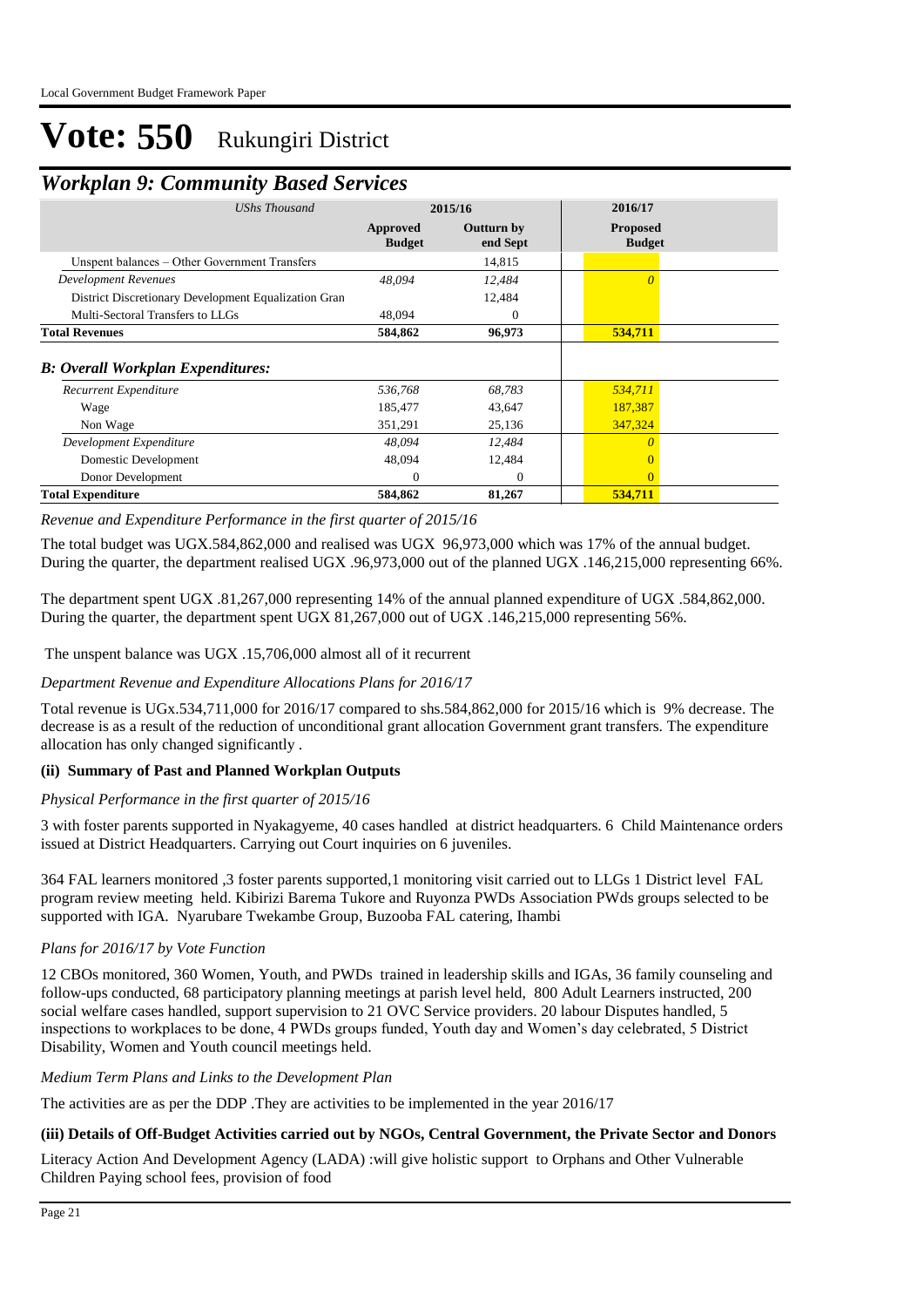## *Workplan 9: Community Based Services*

The Uganda Red Cross :will give holistic support to Orphans and Other Vulnerable Children Paying school fees, provision of food

 COMPASSION ASSISTED PROJECTS: ( under North Kigezi Diocese and Revival Mission) :will give holistic support to Orphans and Other Vulnerable Children Paying school fees, provision of food. AGAPE(Nyakibale parish)

#### **(iv) The three biggest challenges faced by the department in improving local government services**

#### *Lack of transport. 1.*

The departmental vehicle is very old and requires constant repairs and maintenance. The allocation to such is too little to meet the expenditure on maintenance.

*Inadequate funding to Community Development Workers at Subcounties. 2.*

Community Development Workers at subcounty are inadequately facilitated in respect of fuel , transport and duty alloawances. The subcounties are not able to repair and maintain Community Development worker motor cycles.

#### *Inadequate funding to Sections. 3.*

There is inadequate funding to sections which do not receive central Government grant ie Labour ,Culture, Gender, Social rehabilitation, Probation and Social Welfare.

### *Workplan 10: Planning*

#### **(i) Overview of Workplan Revenue and Expenditures**

| <b>UShs Thousand</b>                                 | 2015/16                   |                               | 2016/17                          |  |
|------------------------------------------------------|---------------------------|-------------------------------|----------------------------------|--|
|                                                      | Approved<br><b>Budget</b> | <b>Outturn by</b><br>end Sept | <b>Proposed</b><br><b>Budget</b> |  |
| A: Breakdown of Workplan Revenues:                   |                           |                               |                                  |  |
| <b>Recurrent Revenues</b>                            | 121,608                   | 25,201                        | 116,602                          |  |
| District Unconditional Grant (Non-Wage)              | 30,757                    | 8,593                         | 47,727                           |  |
| District Unconditional Grant (Wage)                  | 54.632                    | 11,024                        | 54,632                           |  |
| <b>Locally Raised Revenues</b>                       | 14,243                    | $\Omega$                      | 14,243                           |  |
| Support Services Conditional Grant (Non-Wage)        | 21,976                    | 5,583                         |                                  |  |
| <b>Development Revenues</b>                          | 24,017                    | 1,605                         | 6,950                            |  |
| District Discretionary Development Equalization Gran | 21,617                    | 1,605                         | 6,950                            |  |
| <b>Locally Raised Revenues</b>                       | 2,400                     | $\Omega$                      |                                  |  |
| <b>Total Revenues</b>                                | 145,625                   | 26,806                        | 123,552                          |  |
| <b>B</b> : Overall Workplan Expenditures:            |                           |                               |                                  |  |
| Recurrent Expenditure                                | 121,608                   | 25,201                        | 116,602                          |  |
| Wage                                                 | 54,632                    | 11,024                        | 54,632                           |  |
| Non Wage                                             | 66,976                    | 14,177                        | 61,970                           |  |
| Development Expenditure                              | 24,017                    | 1.605                         | 6,950                            |  |
| Domestic Development                                 | 24,017                    | 1,605                         | 6,950                            |  |
| Donor Development                                    | $\Omega$                  | $\Omega$                      | $\Omega$                         |  |
| <b>Total Expenditure</b>                             | 145,625                   | 26,806                        | 123,552                          |  |

*Revenue and Expenditure Performance in the first quarter of 2015/16*

The Unit cumulatively received UGX. 26,806,000 out of the total planned budget UGX 145,625,000 representing 18% of the total planned budget. During the quarter the Unit received UGX 26,806,000 out of expected UGX 36,406.000 representing 74%.

The Unit spent UGX. 26,806,000 out UGX .145,625,000 representing 18% of total planned expenditure and 74% of the quarterly out turn.

The unspent balance was zero.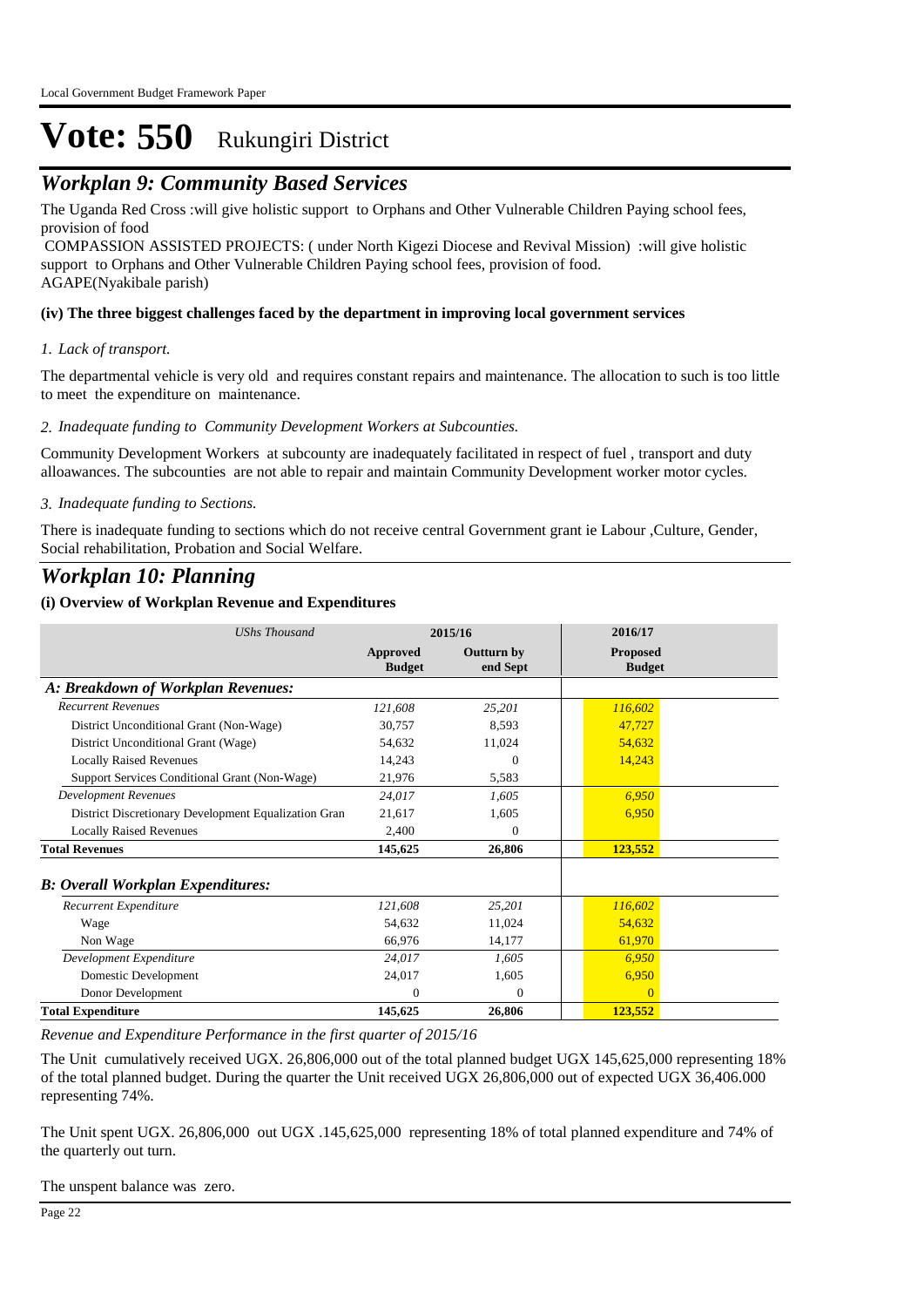## *Workplan 10: Planning*

#### *Department Revenue and Expenditure Allocations Plans for 2016/17*

Total revenue is UGx.123,552,000 for 2016/17 compared to UGx.145,625,000 for 2015/16 which is 16% reduction. The reduction is a result of reduction of District Discretionary Equalisation Grant in 2016/17.The expenditure allocation has to section has not changed significantly. And has been adjusted to available resources.

#### **(ii) Summary of Past and Planned Workplan Outputs**

#### *Physical Performance in the first quarter of 2015/16*

Staff salaries were paid for 3 months. Planning office activities coordinated. 3 TPC meetings were coordinated and held at the District headquarters. 1 Quarterly Review meetings for all 9 LLGs departments were undertaken. Quarter 4 report for 2014/15 was produced and submitted to MoFPED , Ministry of Local Government and Office of Prime Minister

#### *Plans for 2016/17 by Vote Function*

Internal Assessment for FY 2015/2016 . Prepare and submit BFP for 2017/2018. Monitoring the implementation of the DDP 2015/16- 2019/20.Prepare and submit quarterly accountability reports and workplans. Prepare annual statistical abstract 2015 .Carry out M & E of district projects . Support participatory bottom-up planning process in 9 sub-counties. Conduct a budget conference for 2017/18 budget. Conduct monthly DTPC meetings. Procurement of retooling items.

#### *Medium Term Plans and Links to the Development Plan*

Training of staff in planning ,Producing workplans and reports.

 Developing formats and questionnaires for use in data mananngement.Analysing and interpreting data. Disseminating information to stakeholders for planning purposes.Training data management and equipping the data Bank to improve data management for effective planning and decision making.increased public awareness on the relationship between population factors, family planning and development. Registration, collection and analys

#### **(iii) Details of Off-Budget Activities carried out by NGOs, Central Government, the Private Sector and Donors**

#### **(iv) The three biggest challenges faced by the department in improving local government services**

#### *Lack of transport 1.*

Planning Unit vehicle is very old and expensive to maintain thus hindering field work activities for planning purposes. Planning Unit need a better vehicle to facilitate monitoring activities.

#### *Inadequate support from Donors and other agencies 2.*

Planning Unit has various under funded activities which would have helped the department in Development planning. Need to solicite for donor support and and writingproject proposals.

#### *Inadequate flow of information 3.*

There is inadequate flow of financial as well as other ststistical information from sectors vital for planning. This disables timely planing and production of statutory documents for the District and other stakeholders.

### *Workplan 11: Internal Audit*

| UShs Thousand                           | 2015/16                   |                        | 2016/17                          |
|-----------------------------------------|---------------------------|------------------------|----------------------------------|
|                                         | Approved<br><b>Budget</b> | Outturn by<br>end Sept | <b>Proposed</b><br><b>Budget</b> |
| A: Breakdown of Workplan Revenues:      |                           |                        |                                  |
| <b>Recurrent Revenues</b>               | 65.567                    | 16.720                 | 66,900                           |
| District Unconditional Grant (Non-Wage) | 16,000                    | 4.000                  | 18,977                           |
| District Unconditional Grant (Wage)     | 38,590                    | 9.976                  | 39,923                           |
| <b>Locally Raised Revenues</b>          | 8.000                     | 2.000                  | 8,000                            |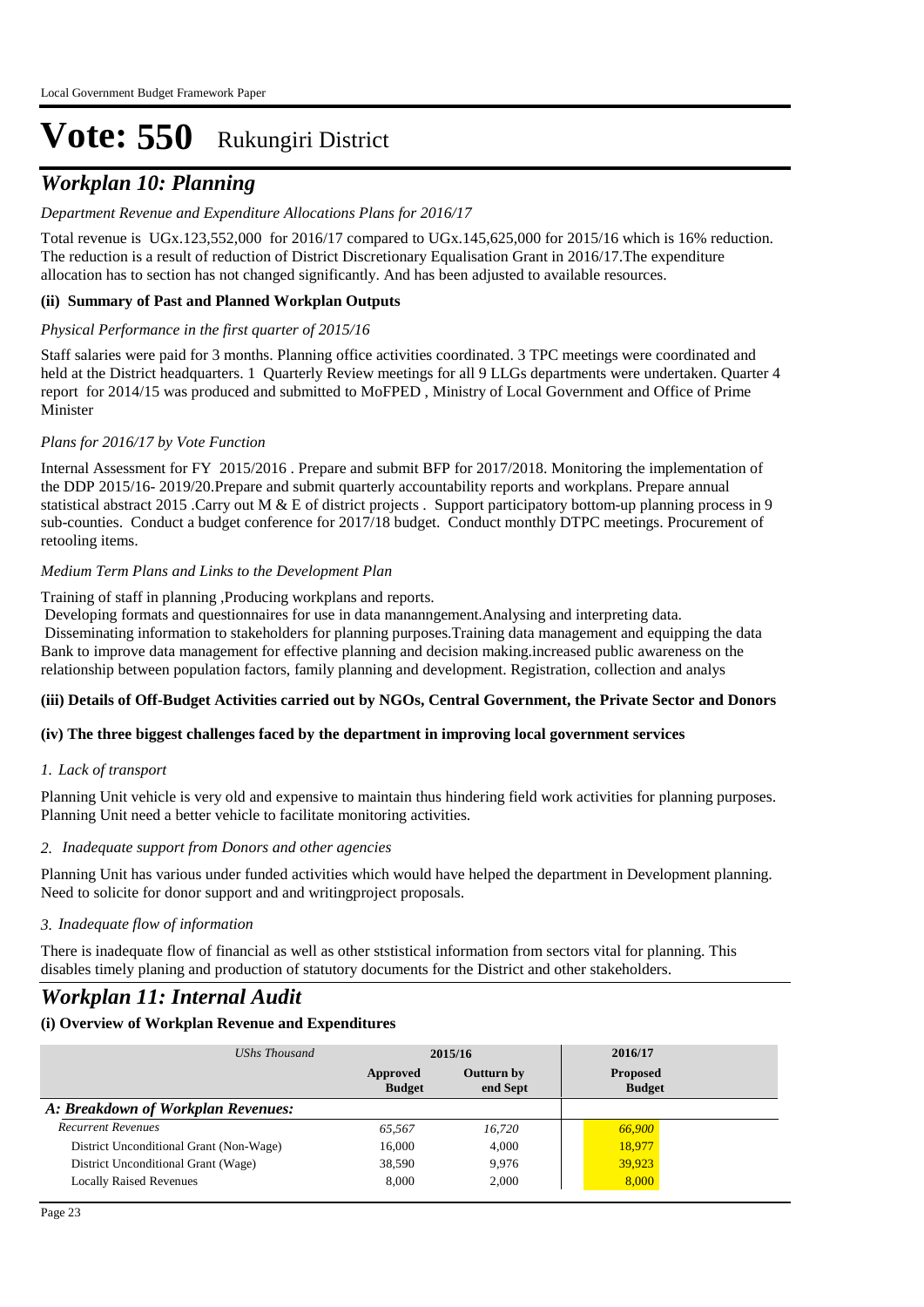## *Workplan 11: Internal Audit*

| UShs Thousand                                 | 2015/16                   |                               | 2016/17                          |
|-----------------------------------------------|---------------------------|-------------------------------|----------------------------------|
|                                               | Approved<br><b>Budget</b> | <b>Outturn by</b><br>end Sept | <b>Proposed</b><br><b>Budget</b> |
| Support Services Conditional Grant (Non-Wage) | 2,977                     | 744                           |                                  |
| <b>Total Revenues</b>                         | 65,567                    | 16,720                        | 66,900                           |
| <b>B: Overall Workplan Expenditures:</b>      |                           |                               |                                  |
| Recurrent Expenditure                         | 65,567                    | 14,539                        | 66,900                           |
| Wage                                          | 38,590                    | 9,976                         | 39,923                           |
| Non Wage                                      | 26,977                    | 4,563                         | 26,977                           |
| Development Expenditure                       | $\theta$                  | 0                             | $\theta$                         |
| Domestic Development                          | 0                         | $\mathbf{0}$                  |                                  |
| Donor Development                             | $\Omega$                  | $\Omega$                      | $\Omega$                         |
| <b>Total Expenditure</b>                      | 65,567                    | 14,539                        | 66,900                           |

#### *Revenue and Expenditure Performance in the first quarter of 2015/16*

During first Quarter, Internal Audit received UGX. 16,720,000 out of total planned budget of UGX .65,567,000 representing 26%. During the quarter, the department received UGX. 16,720,000 out of expected UGX 14,593,000 which was 99 %.

The department spent UGX. 14,539,000 during the quarter which was 22% of the total planned expenditure and 89% of the quarters out turn.

The unspent balance was all recurrent of UGX .2,181,000.

#### *Department Revenue and Expenditure Allocations Plans for 2016/17*

Revenue is UGx.66,900,000 for 2016/17 compared to Ugx.65,567,000 which is 2% increase. The increase is a result of more local revenue allocated to the audit unit to strengthen public financial management and accountability. The expenditure allocation has changed on the Internal Audit significantly other than the wage increment.

#### **(ii) Summary of Past and Planned Workplan Outputs**

#### *Physical Performance in the first quarter of 2015/16*

A total of 36 audits were carried out as follows; 2 departments , 2 H/C iis , 1 H/C III, 2 NGO H/Cs,10 primary schools, 9 sub-counties , 2 roads and culvert crossings, 5 secondary schools, 2 PAF and LGMSD projects, 1 rural water project.

Audit of supply of tea seedlings under Operation Wealth Creation ( NAADS ) program.

The quarter one internal audit report will be submitted to Council and relevant Ministries at the end of October.

#### *Plans for 2016/17 by Vote Function*

Audits for 8 departments,40 primary schools,10 secondary school,9 sub-counties,12 HCII, 5HCIII, 3HC1V,10 NGOS H/Units District wide,2 NGO Hospitals , 2 Special audits, 4 Rural water tanks,4 ISFG Latrines for primary schools,2 Secondary schools under construction,3 H/C under construction,5 Roads,5 LGMSD and PAF projects,10 UPE Schools supplied 3-seater twine desks and mentoring of staff.VFM conducted,LOGIIA Workshop, AGM, IIA conference and mentoring of district staff on FM & accountability.

#### *Medium Term Plans and Links to the Development Plan*

Internal Audit audits for 8 departments, 30 primary schools, 12 secondary school and 9 subcounties, Value for money for projects and road matainance, LOGIIA Workshop, AGM, IIA conference and mentoring of district staff on financial management and accountability.

#### **(iii) Details of Off-Budget Activities carried out by NGOs, Central Government, the Private Sector and Donors**

Ministry of Local Government: Institute of Internal Auditors annual conference/ training.